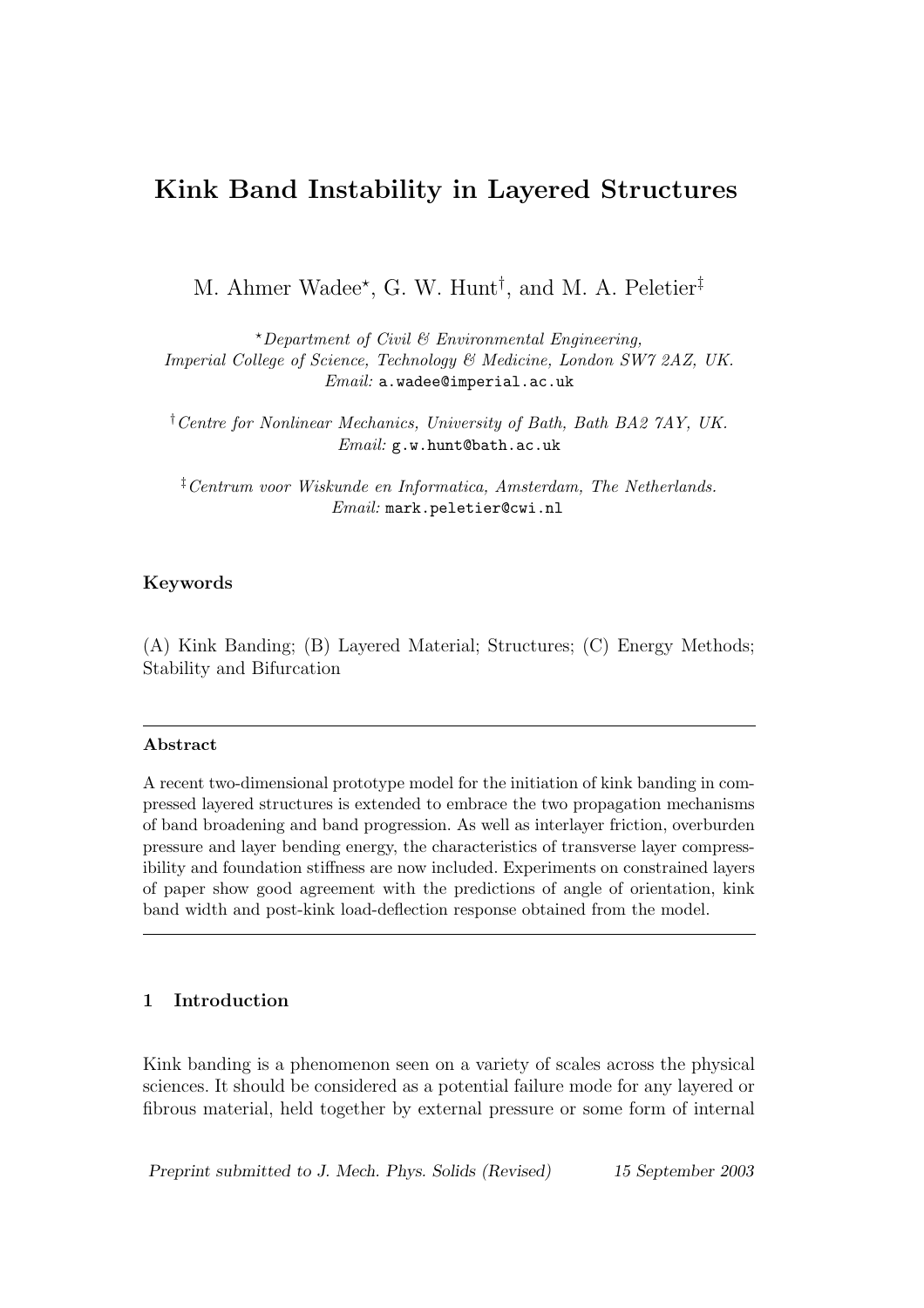"glue", and subjected to layer-parallel compression. Examples can be found in the deformation of geological strata (Anderson, 1964; Hobbs et al., 1976; Price & Cosgrove, 1990), wood and fibre composites (Kyriakides *et al.*, 1995; Reid & Peng, 1997; Fleck, 1997; Hull & Clyne, 1996; Byskov et al., 2002; Vogler & Kyriakides, 2001), and internally in wire and fibre ropes (Hobbs et al., 2000). There have been many attempts to reproduce kink banding theoretically, from early mechanical models (Rosen, 1965; Argon, 1972), to more sophisticated formulations coming from both continuum mechanics (Budiansky, 1983) and numerical perspectives (Vogler et al., 2001). Notable work on layered structures include the theoretical models of Johnson (1995), and the experiments of Ghosh (1968).

Perhaps because composite materials have had such a high profile, most formulations to date have been aimed at fibrous rather than layered structures. Extra problems are then encountered in the modelling process. First, although two dimensional models are commonly employed (Budiansky et al., 1998), modelling into the third dimension adds a significant extra component. It necessarily involves a mix of fibres and either voids or matrix material, and usually has to be handled by some kind of smeared approximation. Secondly, failure is likely to be governed by plastic shear in the matrix material (Fleck, 1997), and this is considerably less easy to measure or control than the combination of overburden pressure and friction considered here.

The formulation follows naturally from earlier work (Hunt et al., 2000; Hunt et al., 2001), with a shift of emphasis from initial instability to subsequent propagation. The motivation is found in structural geology, specifically in the formation of kink bands and related chevron folding in compressed sedimentary rocks, as seen for example in the exposed cliff face at Millook Haven in Cornwall, just south of Bude. Insight into such mechanisms can be obtained from laboratory experiments on layers of paper constrained by transversely-applied overburden pressure and compressed in one of the layer-parallel directions in a loading device. The inclusion of transverse compressibility has added a significant new component to the formulation; the suggestion is made for instance, that release of the initial compression caused by the overburden pressure is instrumental in selecting the orientation of the band across the specimen.

For comparison with experiments, quantitative measures of the coefficient of friction, overburden pressure and compressive load are easy to obtain. More difficult is the extra resistance to band formation coming from the stiffness of the supporting foundation, but this is usefully inferred from the experimental transverse load response. The bending energy incorporated in the layers is again difficult to measure; bands form with near-straight limbs and near-sharp corners, and the curvature of the corner is chosen as a compromise between work done in bending and against overburden pressure. A tailored "corner analysis", based on minimizing the energy contribution of this compromise,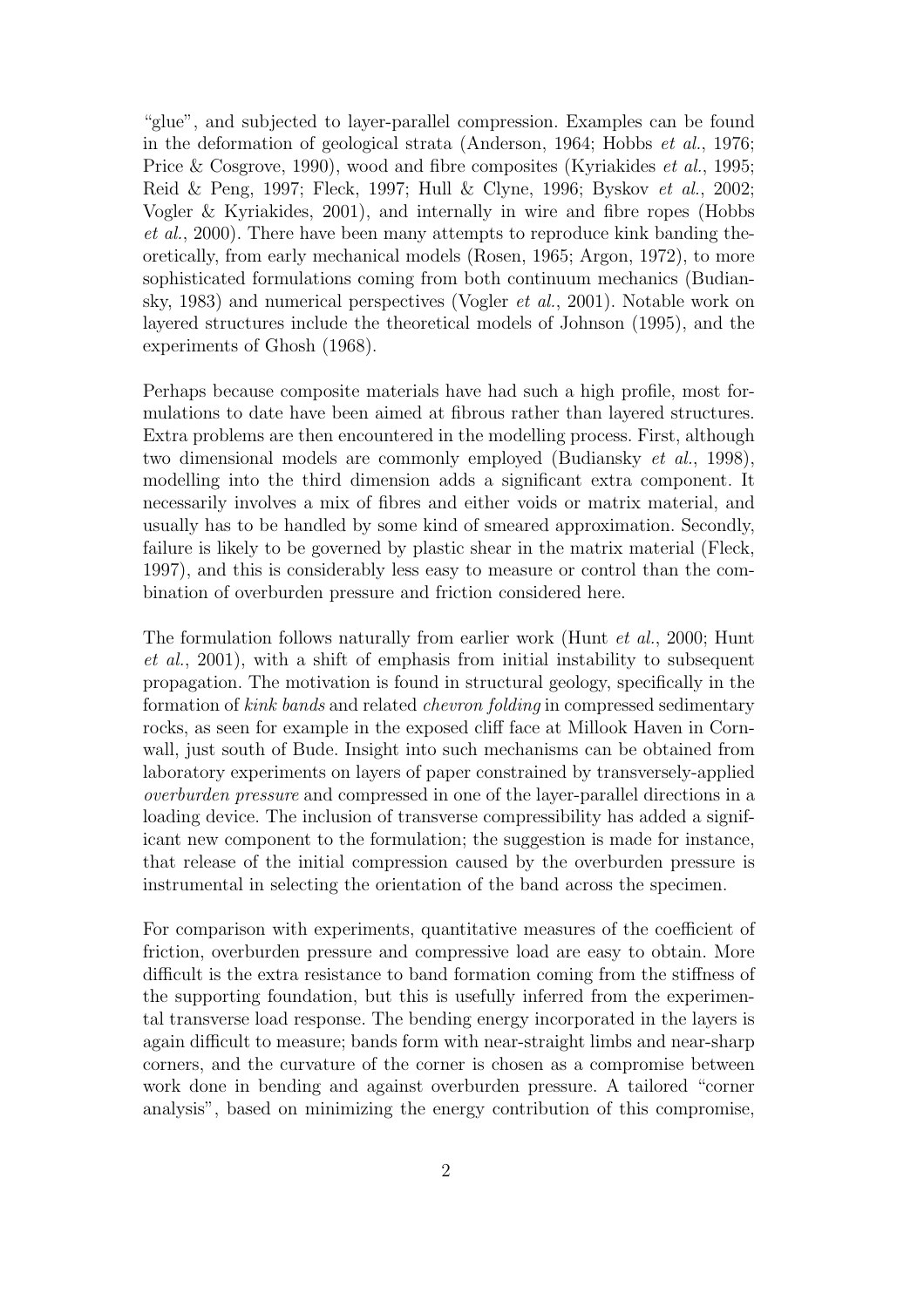allows the distributed corner energy to be replaced with an equivalent rotational spring. Experimental and theoretical loading curves are then found to agree well over the full loading range.

The paper starts with a description of the loading history of a typical experiment, involving both the initial formation and subsequent propagation of kink bands. This is followed by identification of the significant components of either energy or pseudo-energy (Hunt *et al.*, 2000) that make up the full nonlinear potential function. The experimental response has two distinct phases, instability and propagation, and each is fully reflected in the nonlinear response that follows from the potential energy description. Both kink band rotation and kink band width are included as degrees of freedom, and two different forms of propagation are thus identified, band broadening and band progression. At the point of instability, there is a sudden appearance of a kink band of non-zero width, which broadens under increasing load until formation of a second band, then a third and so on, with progression continuing as new bands form in zig-zag fashion along the length. The body of the paper is devoted to extensions to the mechanical model, and it closes with comparison between the resulting predictions and a few simple experiments.

### 2 A typical experiment

The following set of experiments was conducted in the Department of Civil and Environmental Engineering at Imperial College London. Layers of A4 size paper  $(210 \text{ mm} \times 297 \text{ mm})$  or smaller were held together transversely under a rigid screw device, and then compressed in one of the layer-parallel directions by a second loading system which applied end-shortening at constant rate over a portion of the available layers, as shown in Fig. 1. A photograph of the loading detail and resulting deformation pattern is shown in Fig. 2, the superimposed lines having been added to enable measurement of the orientation angle  $\beta$ . Load cells were used to record both transverse and in-plane loads at one second intervals, and an in-plane transducer registered the corresponding displacement of the in-plane load. Output from a typical experiment is shown in Fig. 3.

A typical loading sequence is as follows. First, an overburden pressure is applied via the transverse screw jack, following which the constraining plates are rigidly held in position. After an initial axial movement to take up the load, the in-plane response follows a near-linear path (A to B), ended by a sudden instability (often accompanied by an audible bang) at B as the first kink band forms. Usually, but not always, this occurs at the loaded end of the sample. The load instantly drops to C, the apparent slope from B to C being a consequence of the time stepping process. A small increase in load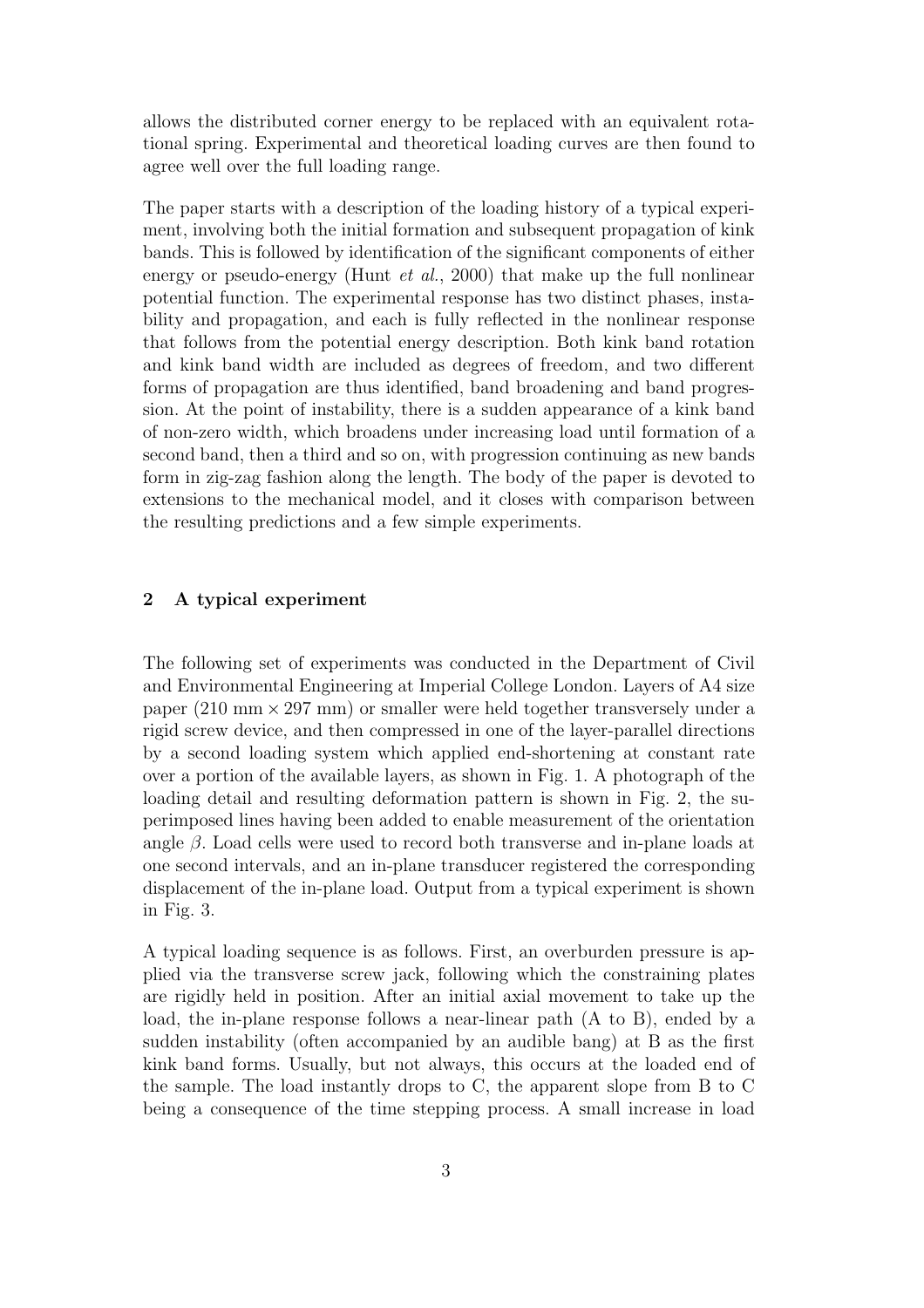

Fig. 1. Schematic side elevation of the experimental rig. Displacment control via two screw jacks can be applied both axially and transversely. The rig can accommodate paper of size A4 (210 mm  $\times$  297 mm) and a sample height of 150 mm.



Fig. 2. Deformation under compression of approximately 625 sheets of paper from a sample of 800.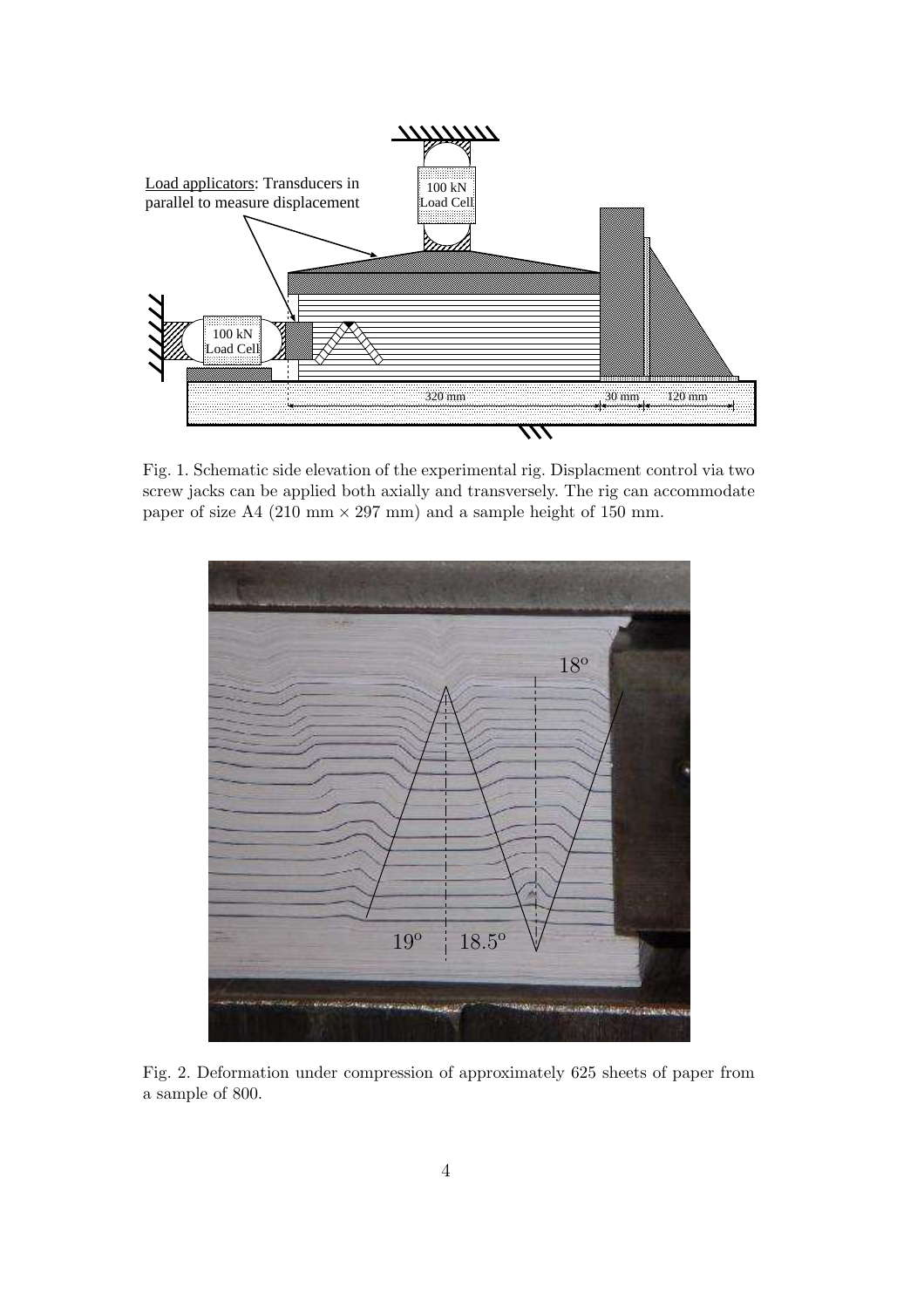

Fig. 3. Output of axial and transverse compressive forces, plotted against axial end shortening.

to D is then terminated by a second drop in load (to E) as the second band forms. Third and fourth bands form in a similar way at points F and G, each being accompanied by a small drop in load after a period of restabilization. Meanwhile, the transverse load remains nearly constant until the first band forms, and increases in near-linear fashion thereafter.

# 3 Model Characteristics

The formulation used here is developed from earlier models of Hunt et al. (2000; 2001), with the important added ingredient of transverse compressibility. A kink band is assumed to be made from straight limbs and sharp corners, as shown in Fig. 4, with the band width  $b$  allowed to vary and each layer being of thickness t. Bending energy in each layer is concentrated into two rotational elastic springs of stiffness  $c$  at each end of the inclined portion, and the layers are offset relative to one another by the *orientation angle*  $\beta$  as shown in Fig.  $4(a)$ . In-line springs k are introduced to provide the undeflected (fundamental) state with a linear elastic response, the overburden pressure is q, and the coefficient of friction between layers is  $\mu$ . Poisson's ratio effects were assessed and were deemed to be insignificant.

The system has three degrees of freedom, angle of rotation  $\alpha$ , band width b and compression of the in-line springs  $\delta$ . In the present formulation,  $\beta$  is fixed a priori by the transverse compressibility between the layers. This differs from our earlier models, where thickness t was assumed to remain constant and  $\beta$ was either taken as zero, or linked to  $\alpha$  by the relation  $\alpha = 2\beta$ . The  $\beta = 0$ (vertical stack) model was unrealistic in that it opened against overburden pressure (Hunt et al., 2000). The second (inclined stack) model managed to eliminate void formation, but at the expense of allowing  $\beta$  to vary; the band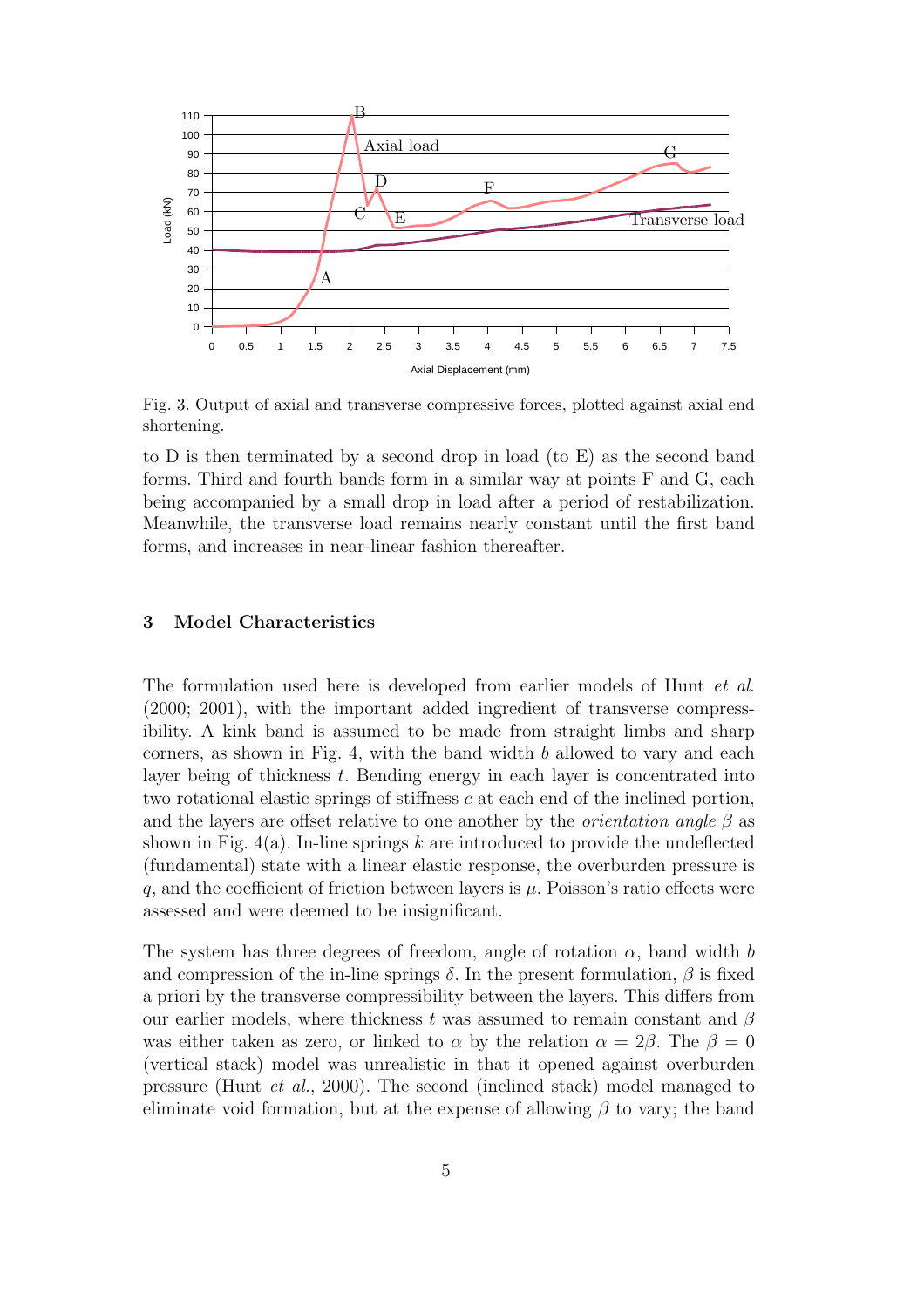





Fig. 4. (a) Stack of blocks of thickness t at the orientation angle  $\beta$  to the vertical. (b) Representative two-layer section, showing the band width b with single layer contributions to the bending stiffness  $c$  (lower layer) and the "foundation" stiffness  $k_f$  (upper layer).

would then rotate as  $\alpha$  developed from zero, an effect not seen experimentally.

Fig. 5 demonstrates that, if transverse compressibility is allowed, both problems can be avoided:  $\beta$  can remain constant without creating voids. As  $\alpha$ grows under constant  $\beta$ , there is an initial dilation within the band, followed by compression and eventual lockup. Maximum dilation occurs at  $\alpha = \beta$ ,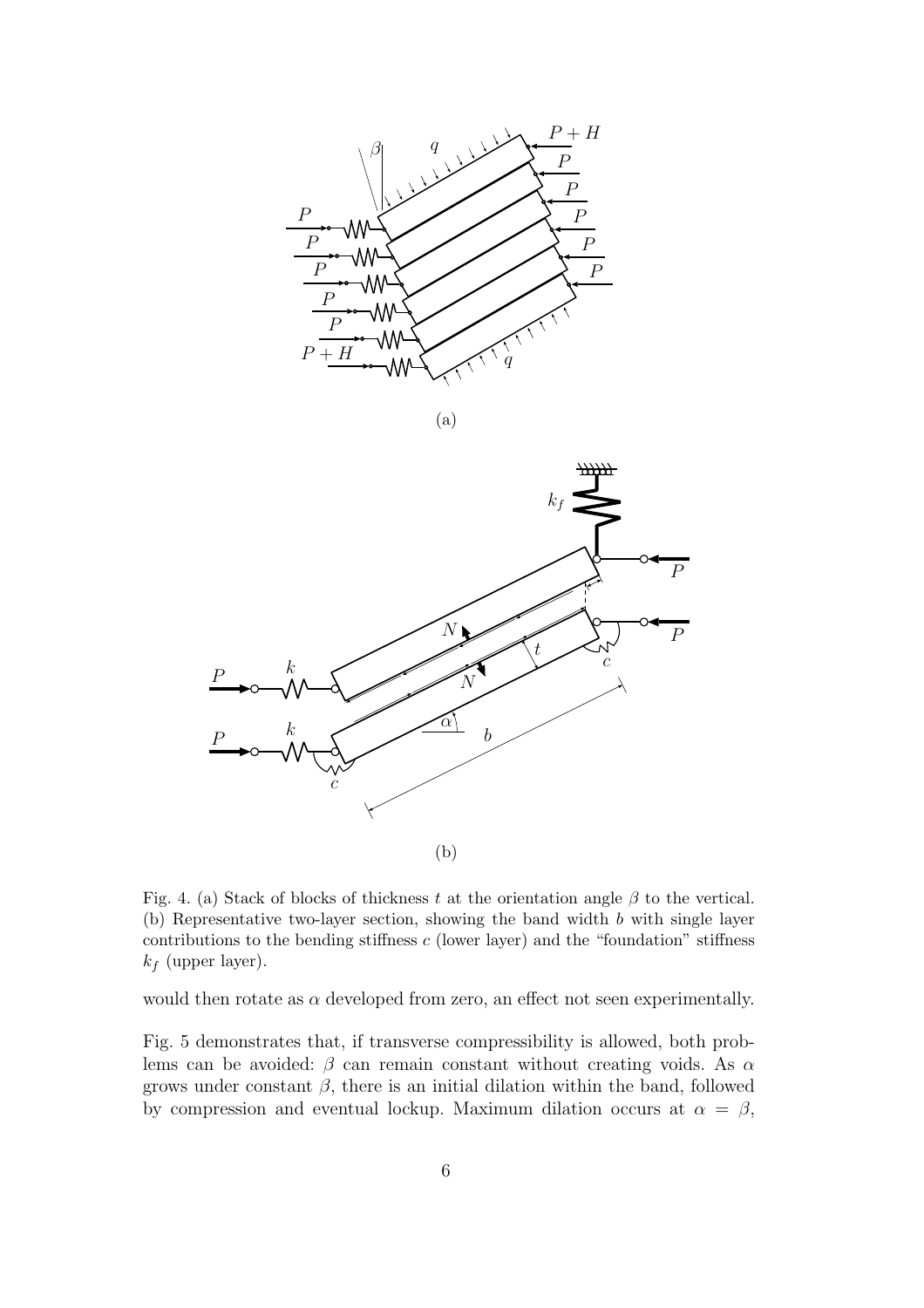

Fig. 5. Kink band formation at constant  $\beta$ . (a) Flat layers under transverse compression. (b) Maximum dilation found at  $\alpha = \beta$ . (c) Equal thicknesses found at  $\alpha = 2\beta$ . (d) Lockup at  $\alpha > 2\beta$ .

and this is taken as responsible for fixing  $\beta$ . By assuming that the transverse stress in the band drops exactly to zero in this state, the work done against friction is naturally minimized. The geometry of Fig. 6 shows both the transverse compression and the slip for two layers of initial (stress-free) thickness t, rotating about fixed pin positions. The thickness is then  $t \cos \beta$  at  $\alpha = 0$ , with a corresponding transverse strain  $\epsilon$ ,

$$
\epsilon = 1 - \cos \beta. \tag{1}
$$

A typical experimental response of transverse load against its corresponding deflection is shown here in Fig. 7. For the given dimensions, an initial transverse load of 40 kN is seen to produce a transverse strain of about 3.8%. According to the above mechanism, this predicts an orientation angle of  $\beta = \arccos(1 - 0.038) \approx 16^{\circ}$ , which is close to that found experimentally (see Fig. 2). Research groups studying failure of laminated composite materials (Budiansky et al., 1998; Vogler et al., 2001) have also found that the kink band orientation  $\beta$  is sensitive to the layer dilatancy. However, they have been unable to make the sort of accurate comparisons between theory and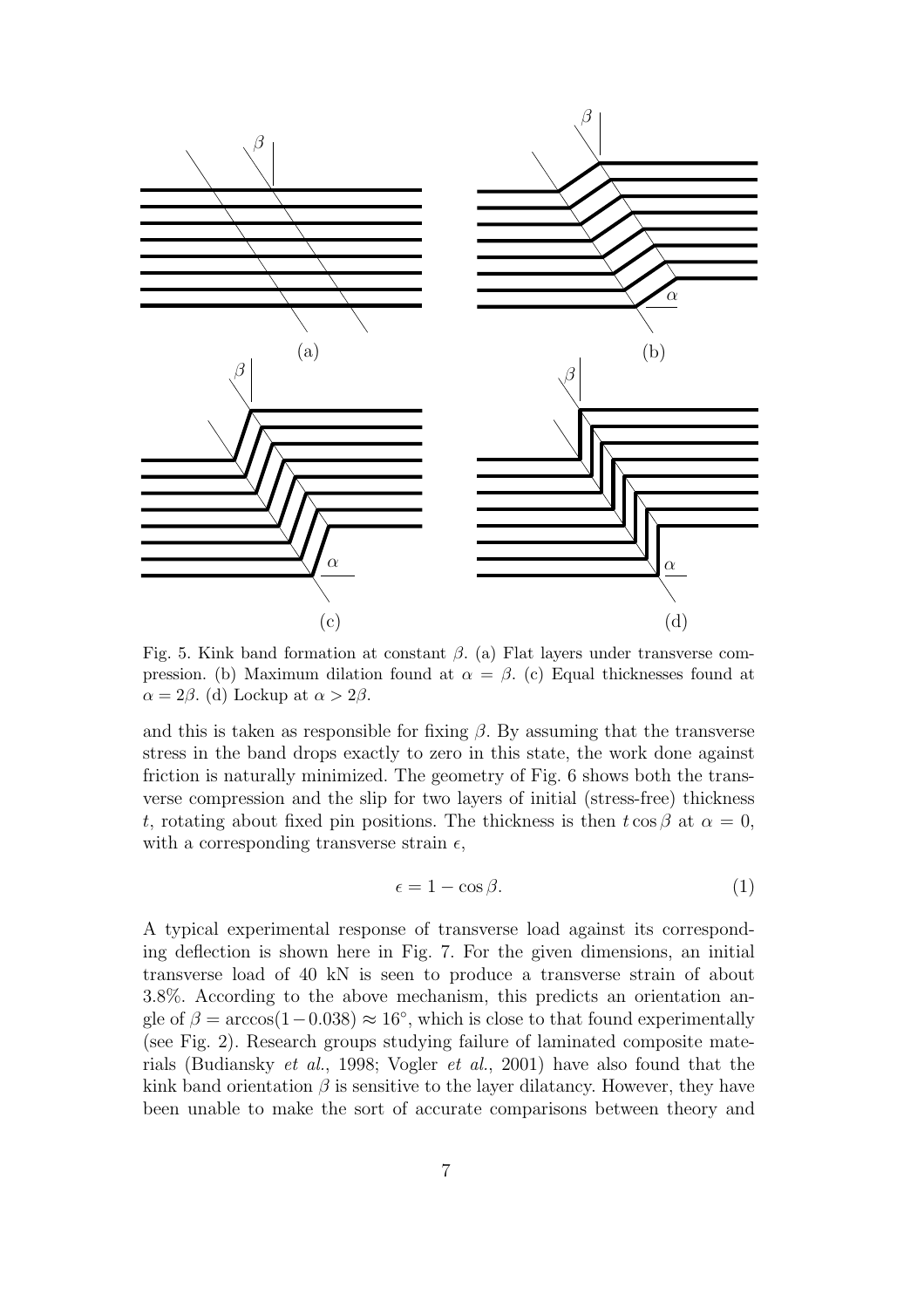

Fig. 6. Thickness change and slip in compressible layers that are of thickness  $t$  when  $\alpha = \beta$ .



Fig. 7. Experimental transverse load Q versus transverse displacement z. Dimensions: layer width  $a_1 = 210$  mm, layer length  $a_2 = 297$  mm, sample depth  $a_3 = 100$  mm.

experiment that are presented in this paper primarily due to the technical difficulties encountered in the modelling of such structures that were outlined in the introduction.

A further deficiency of the earlier models is that kink banding was assumed to occur in a pressure bath; layers were held together by overburden pressure alone, and no other transverse forces, such as those that might appear from deflection into the foundation, were taken into account. As a result, once instability occurred, b could grow under constant load without limit (Hunt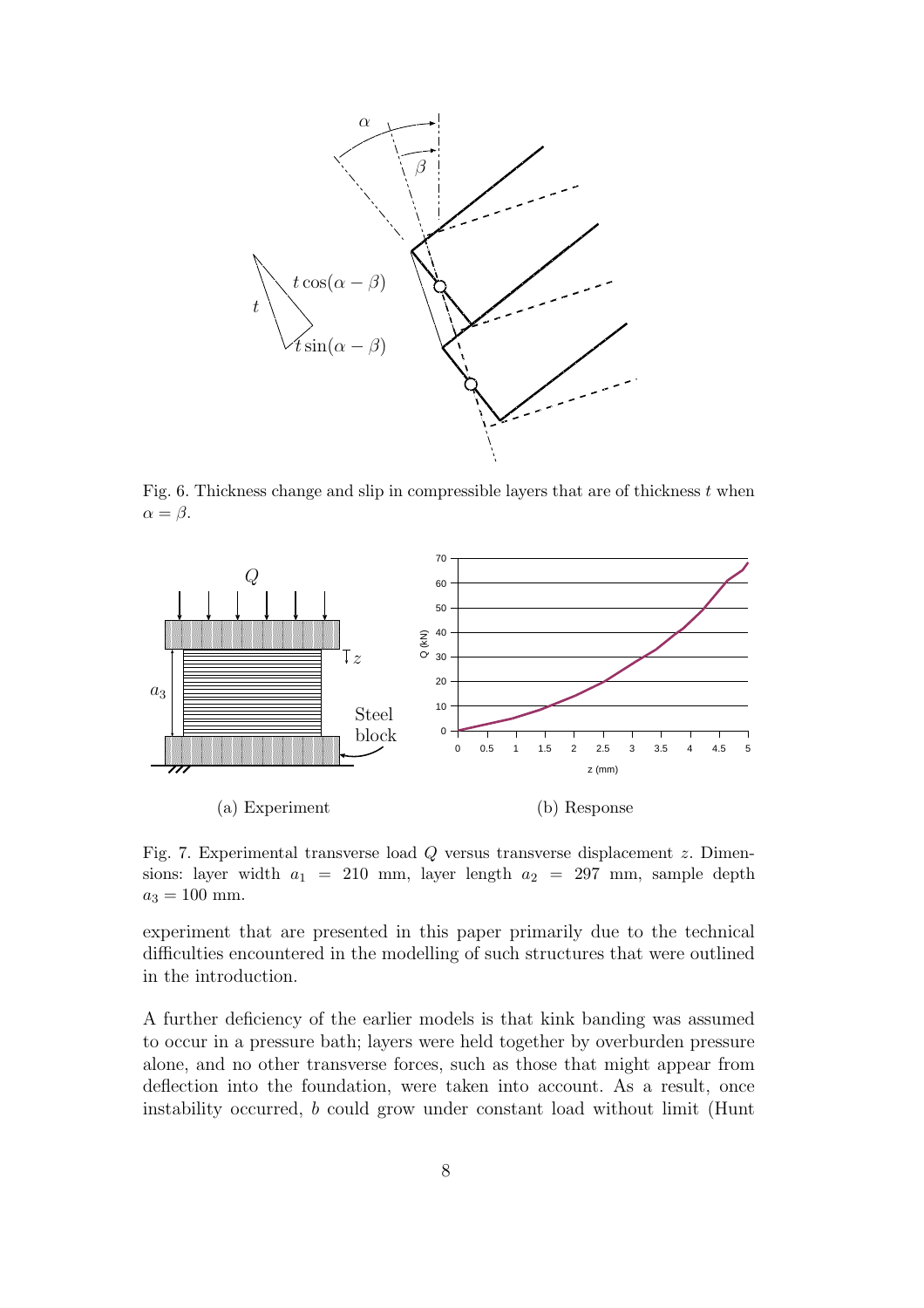et al., 2001). In the reality of the experiments this growth would be resisted by the bed of layers outside the loaded regime, an effect which appears on the scale of the multi-layered sample, not that of the individual layers. Its influence on a single layer, represented in Fig. 4(b) by the linear spring of stiffness  $k_f$ , is not easy to model from first principles, but can usefully be inferred from the experimental response of transverse load against end-shortening seen in Fig. 3, as described in §5.3.

### 4 Total Potential Energy Function

The elements that make up the analytical tool of the total potential energy function are next introduced in turn. A similar set of energy contributions also appear in a recent two-layer model for the related problem of parallel folding (Budd et al., 2003). The difference between the formulations lies primarily in the assumption that all layers involved in kink banding behave identically; in parallel folding they necessarily deform to different curvatures. The governing parameters in the energy contributions are also introduced, but their experimental evaluation is covered in §5.

The formulation is taken to be volume-preserving in and around the band, in the sense that, with no movement of the transverse loading platens, no work is done with or against overburden pressure. This means that an increase in layer thickness inside the band, as described in the previous section, must be offset elsewhere by localized thinning. The only overall volume change then relates to the in-plane shortening of the springs  $k$ , which is necessary so that the system can store energy in the fundamental state.

#### 4.1 Work done against friction

The earlier models assumed that the layers remain of constant thickness  $t$ , and took no account of spring  $k_f$ . Vertical equilibrium of an incomplete stack of blocks of Fig. 4(a) in the critical slip condition then gave the relation

$$
N = \frac{qb}{1 - \mu \tan \alpha},\tag{2}
$$

where  $N$  is the compressive force between the layers in the band, and  $q$  is the overburden pressure. Note that N is only positive if  $\alpha < \arccot(\mu)$ , giving a natural limit to  $\alpha$  where lockup occurs.

With the introduction of dilation in the band, expression (2) must be changed. As described above, we suppose that  $\beta$  is chosen such that  $N = 0$  when  $\alpha = \beta$ .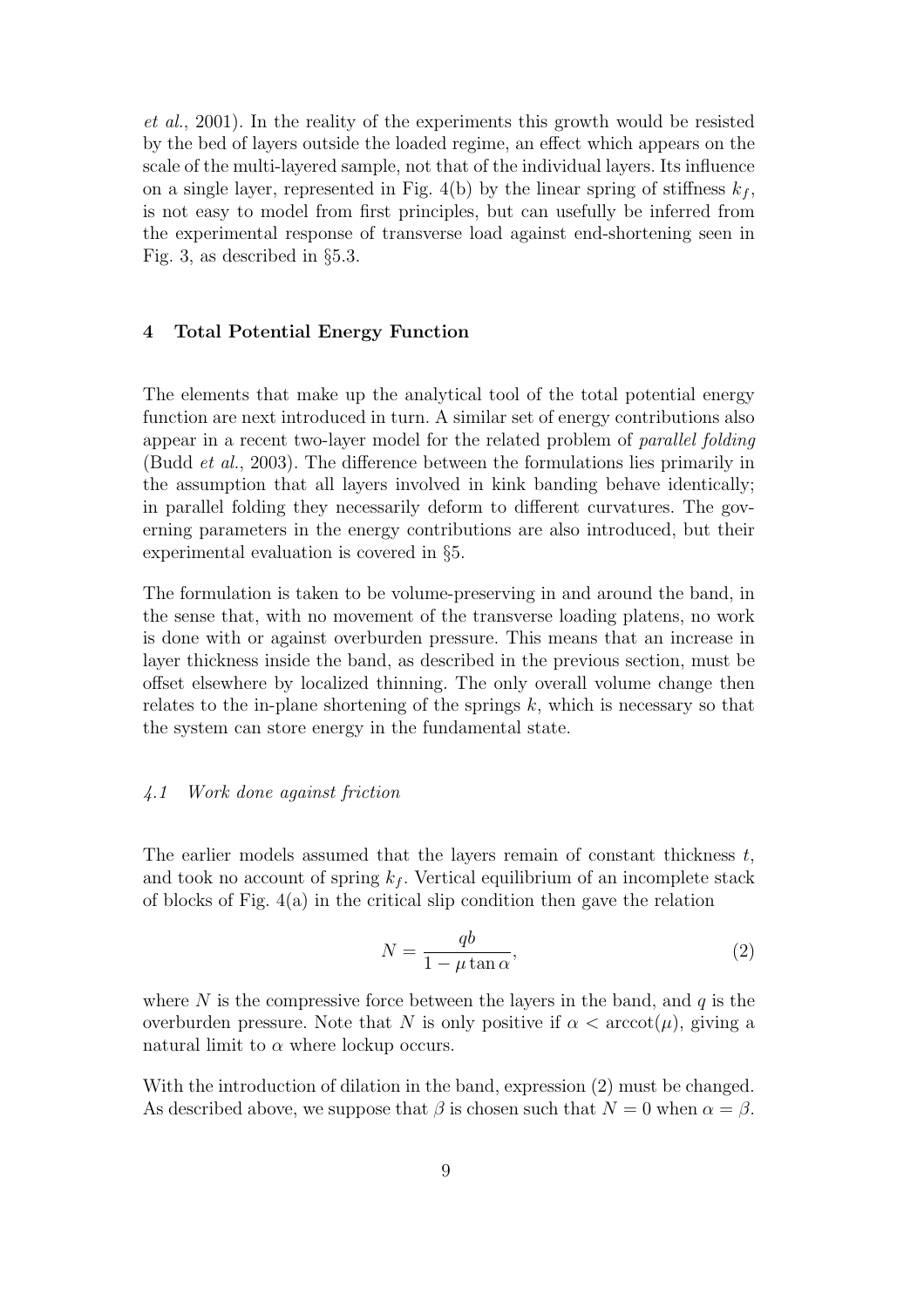Also, when the layers both in and out of the band are of equal thickness, ie in the two states  $\alpha = 0$  and  $\alpha = 2\beta$ , we shall assume that expression (2) holds. In between these states  $N$  will be assumed to vary linearly with transverse strain. The mechanism of Fig. 6 then suggests that relation (2) should become,

$$
N = \frac{qb[1 - \cos(\alpha - \beta)]}{(1 - \cos\beta)(1 - \mu\tan\alpha)}.
$$
\n(3)

The pseudo-energy term  $U_{\mu}$ , representing the work done against the friction force  $\mu N$  for a single layer, is then,

$$
U_{\mu} = \mu qb \int_0^{\alpha} \frac{1 - \cos(\alpha' - \beta)}{(1 - \cos \beta)(1 - \mu \tan \alpha')} d(t \sin(\alpha' - \beta))
$$
  
= 
$$
\mu qbt \int_0^{\alpha} \frac{[1 - \cos(\alpha' - \beta)] \cos(\alpha' - \beta)}{(1 - \cos \beta)(1 - \mu \tan \alpha')} d\alpha'.
$$
 (4)

#### 4.2 Membrane energy and work done by external load

Strain energy per layer associated with the in-line spring of stiffness  $k$  is given by

$$
U_k = \frac{1}{2}k\delta^2.
$$
\n<sup>(5)</sup>

The work done by the external load P acting on a single layer is simply

$$
V_P = P\delta + (P - qt)b(1 - \cos \alpha). \tag{6}
$$

Here the first term comes from the shortening of the in-line spring, while the second term subtracts from  $P$  a component relating to pressure  $q$ , in recognition of the volume-preserving nature of the deformation in and around the band.

## 4.3 Bending energy

A first estimate of the bending energy in a single layer can be obtained from a procedure described in the Appendix of Hunt et al. (2000), based on determining the gap between two layers undergoing identical bending deformation. An energy balance is struck between bending energy and the work done against overburden pressure in opening the gap. The formulation follows that first presented in Hunt et al. (2001).

For a corner of total angle  $\alpha$ , the associated energy is obtained by minimizing

$$
U_b = \frac{D}{t} \left\{ \frac{1}{2} \int_{-\infty}^{\infty} \theta'(s)^2 \, ds + \frac{qt^3}{D} \int_{-\infty}^{\infty} f(\theta) \, ds \right\},\,
$$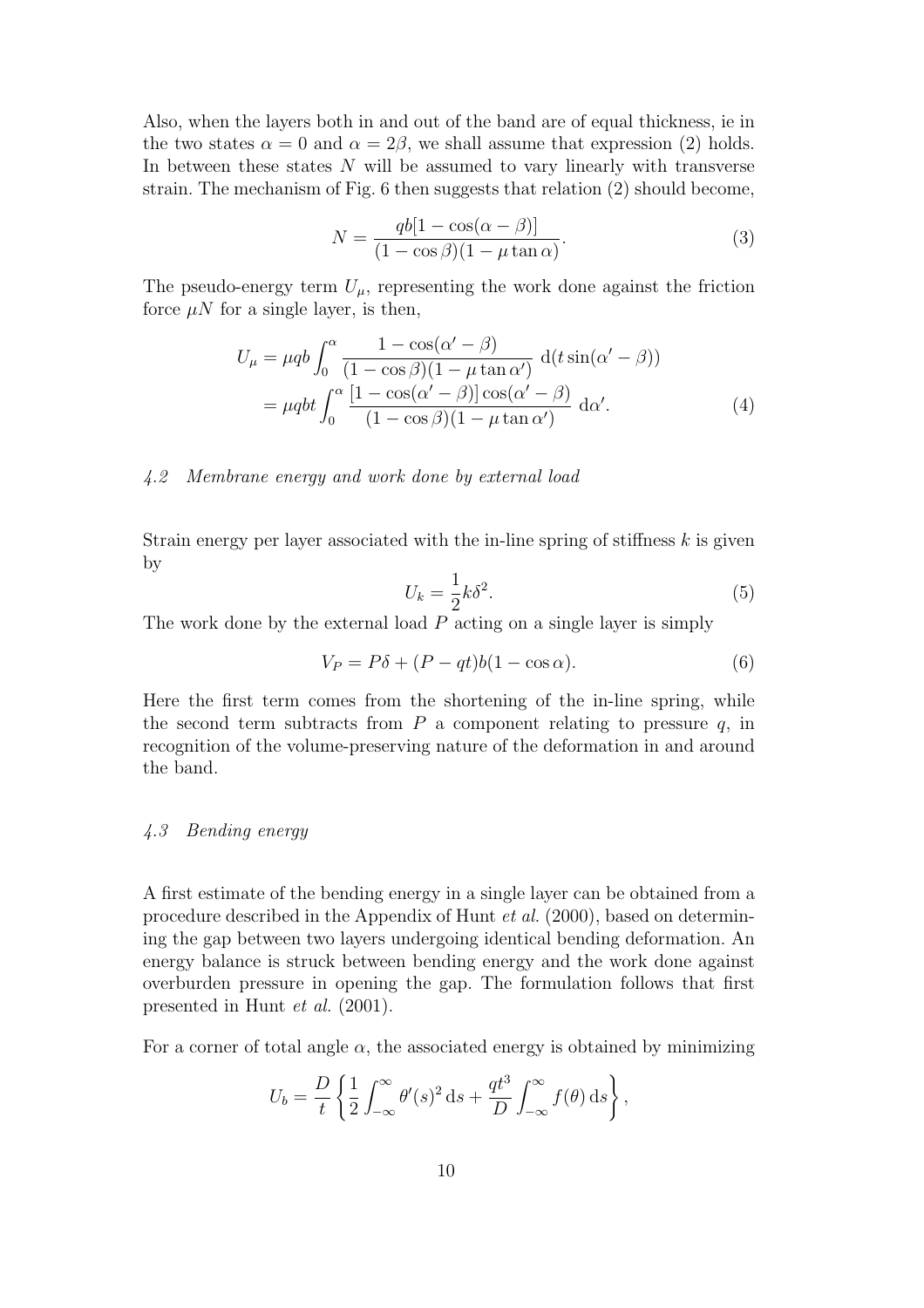where  $D = Et^3/12$  is the cylindrical flexural rigidity of a layer,  $f(\theta)$  =  $(k_c \sin \theta(s) + \cos \theta(s) - 1)$  and  $k_c = \tan \alpha/2$ . The minimization is done over all profiles  $\theta : \mathbb{R} \to \mathbb{R}$  such that  $\theta \to 0$  as  $s \to -\infty$  and  $\theta \to \alpha$  as  $s \to \infty$ . The independent variable s measures non-dimensional arc length.

It was shown in Hunt *et al.* (2000) that the minimal energy profile  $\theta$  has a finite length, i.e., that there exists  $s_h > 0$  such that  $\theta \equiv \alpha$  if  $s \geq s_h$  and  $\theta \equiv 0$ if  $s \leq -s_h$ . With the notation  $\lambda^2 = qt^3/D$ , it was also shown that  $s_h \sim \pi/\lambda$ , approximately independently of  $\alpha$ .

With this in mind we approximate the optimal profile by

$$
\tilde{\theta}(s) = \begin{cases}\n0 & s \le -\pi/2\lambda \\
\frac{\alpha}{2}(1 + \sin \lambda s) & -\pi/2\lambda < s < \pi/2\lambda \\
\alpha & s \ge \pi/2\lambda,\n\end{cases} (7)
$$

and approximate  $f(\theta)$  by  $\tilde{f}(\theta) = \frac{k_c}{\alpha}$  $\frac{k_c}{\alpha}$  $\theta(\alpha - \theta)$ . Thus we obtain the estimate

$$
U_b \sim \sqrt{Dqt} \left\{ \frac{\pi \alpha^2}{16} + \frac{\pi k_c \alpha}{8} \right\}.
$$

Taking into account that  $k_c = \tan \alpha/2$ , we arrive at the final estimate for a single hinge,

$$
U_b \sim \frac{1}{2} c \alpha^2 \qquad \text{with} \qquad c = \frac{\pi}{4} \sqrt{Dqt}.\tag{8}
$$

## 4.4 Foundation energy

In Fig. 4(b), the effect of foundation resistance on a single layer is expressed by a linear spring of stiffness  $k_f$  positioned at one end of the inclined portion. The force in the spring is then

$$
F_f = k_f b \sin \alpha \tag{9}
$$

and the corresponding energy stored in the foundation is

$$
U_f = \frac{1}{2}k_f b^2 \sin^2 \alpha.
$$
 (10)

A theoretical value for the stiffness  $k_f$  can be inferred from the experimental transverse load response seen in Fig. 3, simply by altering it successively until the post-kink slope is matched. The foundation resistance can thus be dealt with in a general but quantitative way, without need to specify more precisely the actual mechanism; if we had placed the spring slightly differently, at the centre of the sample for example, the value of  $k_f$  would automatically adjust accordingly.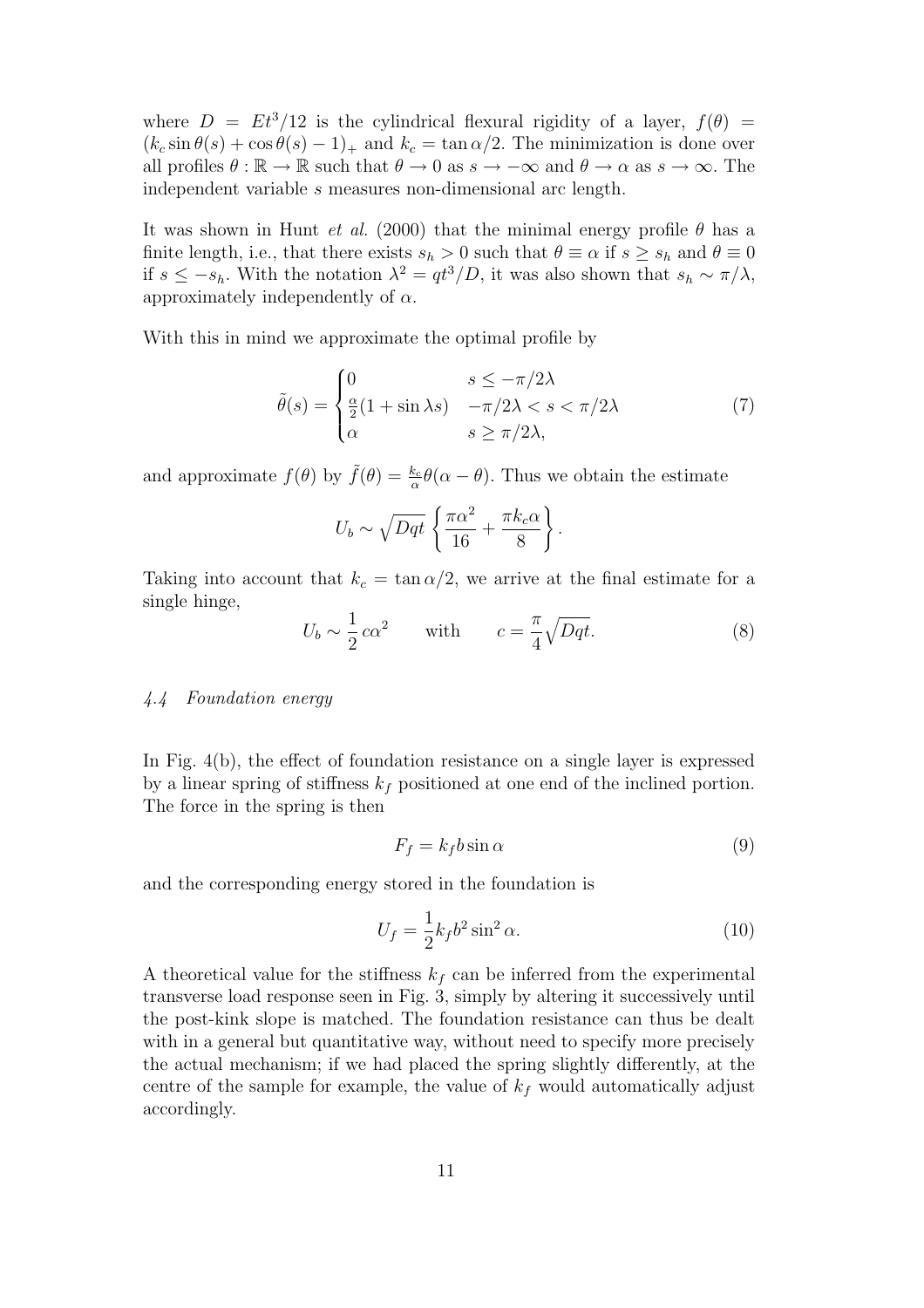## 4.5 Nondimensionalized potential function

Addition of all energy contributions leads to the total potential energy function,

$$
V = U_{\mu} + U_{k} + U_{b} + U_{f} - V_{P}
$$
  
=  $\mu q b t \int_{0}^{\alpha} \frac{[1 - \cos(\alpha' - \beta)] \cos(\alpha' - \beta)}{(1 - \cos\beta)(1 - \mu \tan\alpha')} d\alpha' + \frac{1}{2} k \delta^{2} + c\alpha^{2} + \frac{1}{2} k_{f} b^{2} \sin^{2} \alpha$   
-  $P\delta - (P - qt)b(1 - \cos\alpha).$  (11)

If the point force per layer, P, is replaced by the distributed force,  $p = P/t$ , the scalings,

$$
V = kt^2 \tilde{V}, \quad \delta = t\tilde{\delta}, \quad b = t\tilde{b}, \quad q = k\tilde{q}, \quad c = kt^2 \tilde{c}, \quad k_f = k\tilde{k}_f, \quad p = k\tilde{p}, \tag{12}
$$

lead to a nondimensionalized form for  $V$ :

$$
V = \mu qb \int_0^\alpha \frac{(1 - \cos(\alpha' - \beta))\cos(\alpha' - \beta)}{(1 - \cos\beta)(1 - \mu \tan \alpha')} d\alpha' + \frac{1}{2}\delta^2 + c\alpha^2 + \frac{1}{2}k_f b^2 \sin^2 \alpha - p\delta - (p - q)b(1 - \cos \alpha).
$$
\n(13)

where we have immediately dropped the tilde. From this point onwards, unless indicated otherwise, all parameters will be assumed to be in nondimensional form.

### 4.6 Equilibrium equations

Differentiating V with respect to the degrees of freedom  $\delta$ ,  $\alpha$  and b gives the three equilibrium equations:

$$
\delta - p = 0,
$$
\n(14)

$$
\mu qb \frac{(1 - \cos(\alpha - \beta))\cos(\alpha - \beta)}{(1 - \cos\beta)(1 - \mu\tan\alpha)} + 2c\alpha + k_f b^2 \sin\alpha \cos\alpha - (p - q)b \sin\alpha = 0,
$$
\n(15)

$$
\mu q \int_0^{\alpha} \frac{(1 - \cos(\alpha' - \beta))\cos(\alpha' - \beta)}{(1 - \cos\beta)(1 - \mu \tan\alpha')} d\alpha' + k_f b \sin^2 \alpha - (p - q)(1 - \cos\alpha) = 0,
$$
\n(16)

which can readily be solved within the algebraic manipulation package Maple (Heck, 1996). The above integral is evaluated numerically within Maple us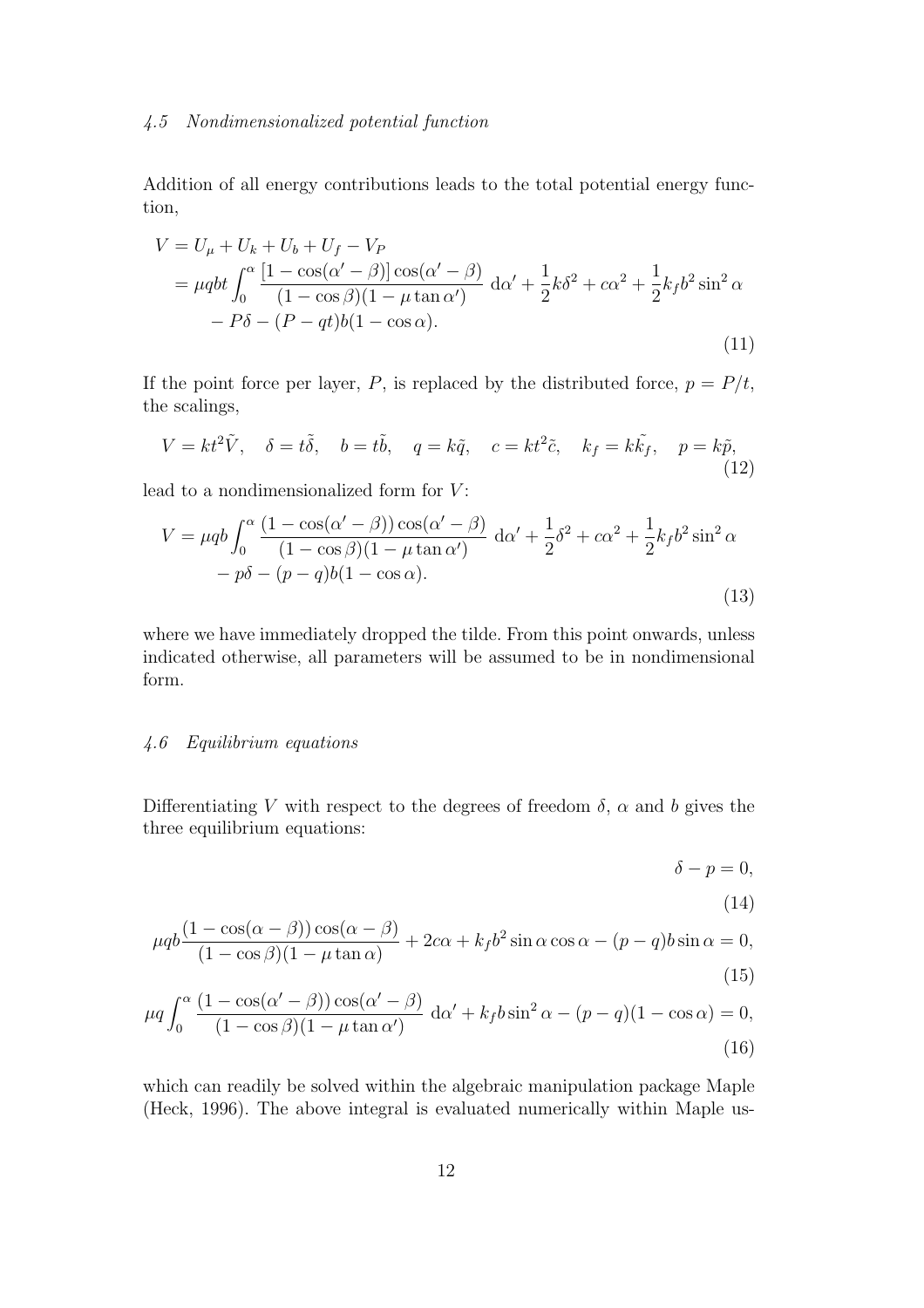ing the Clenshaw–Curtis quadrature method. Fig. 8 shows some results from this computation, on plots of nondimensionalized axial load  $p$  and foundation spring force  $F_f$  against nondimensionalized total end shortening  $\Delta$ , where:

$$
\Delta = \delta + b(1 - \cos \alpha). \tag{17}
$$

Also plotted is the relationship between  $p$  and the nondimensional band width b. Two separate solutions are obtained, the fundamental or pre-kinked solution,  $\alpha = 0, p = \delta$ , and the post-kink solution for which  $\alpha \neq 0$ . There are some noteworthy points that are appropriate here:

- (1) As  $\alpha \to 0$  the post-kink equilibrium path only converges to the fundamental path asymptotically implying that any linear eigenvalue analysis yields an infinite critical load (Hunt et al., 2000).
- (2) The coefficient of friction  $\mu$  determines the limiting value of  $\alpha$  calculated from eq.  $(2)$  where

$$
\alpha \to \alpha_l = \operatorname{arccot} \mu. \tag{18}
$$

(3) If  $k_f = 0$  the axial load p tends to a constant as b increases indefinitely, as described in Hunt *et al.* (2001) and outlined in §3; if however  $k_f$  is positive, a restabilizing (positive) post-kink stiffness results and the growth in b is then limited by the appearance, under increasing load, of the next band to form.

#### 5 Comparison with Experiments

A set of four experimental results from the rig of Fig. 1 is given in Table 1. Here Experiment 1 is that of Fig. 2, with the response shown in Fig. 3. Paper of grade 80  $g/m^2$  was used in each case. Direct comparison with the model requires independent estimates of  $k, E, q, \mu$  and  $k_f$ , obtained in the following manner.

# 5.1 In-line stiffness and effective Young's modulus

The in-line stiffness k of an individual layer of thickness t and width  $a_1$  can be determined directly from the global axial load against end-shortening response, as seen in Fig. 3, simply by dividing the initial (pre-kinked) stiffness by the number of layers. The effective Young's modulus of the paper, required for the bending stiffness estimate of equation (8), is then given by

$$
E = \frac{ka_2}{ta_1},\tag{19}
$$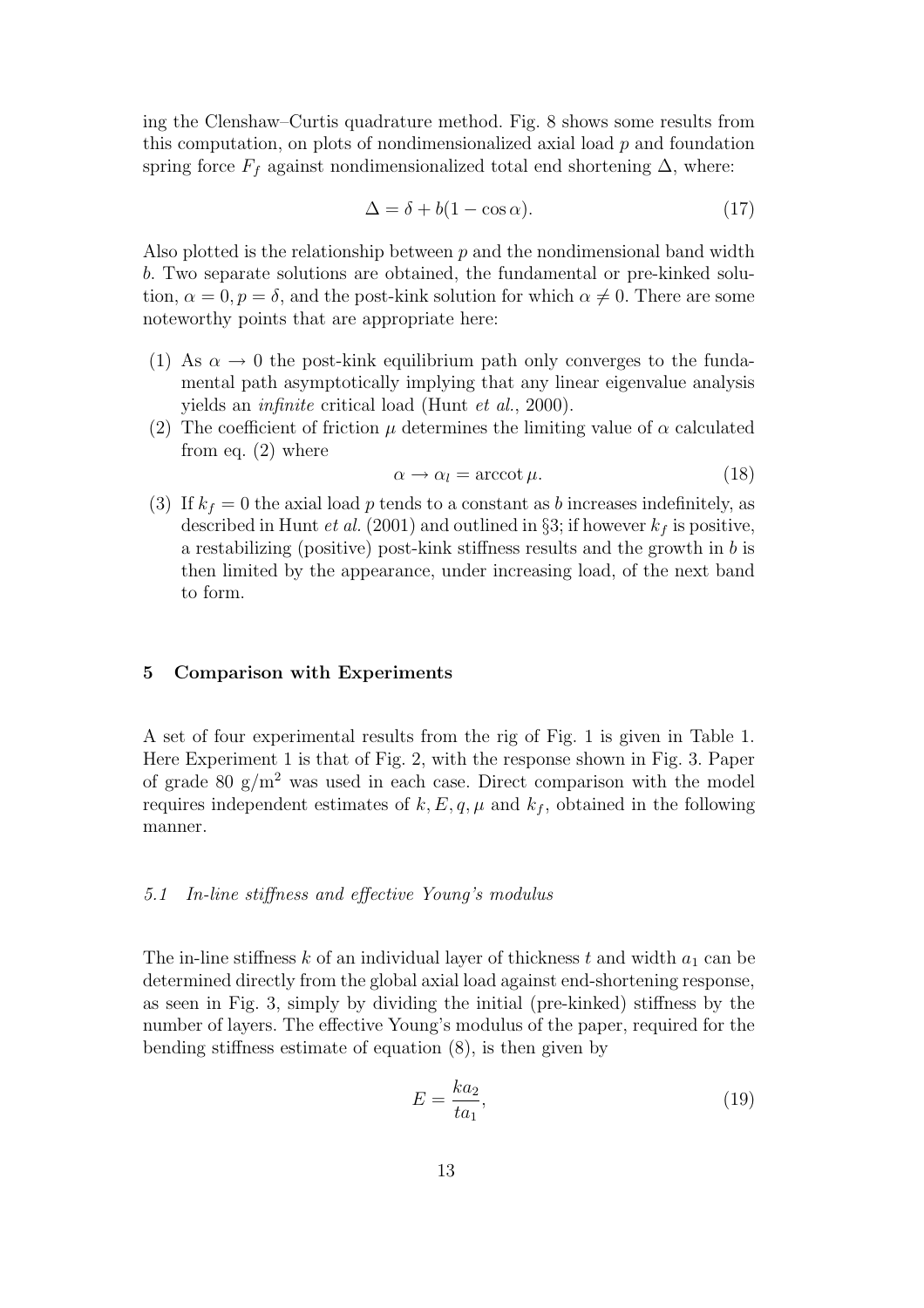

(c) Foundation force  $F_f$  versus  $\Delta$ 

Fig. 8. Equilibrium solutions of the model. Quantities plotted from nondimensional parameters:  $q = 0.5$ ,  $c = 10$ ,  $\mu = 0.57$ ,  $0.0045 \le k_f \le 0.0162$ . Also shown is the nondimensionalized experimental slope obtained from Fig. 3.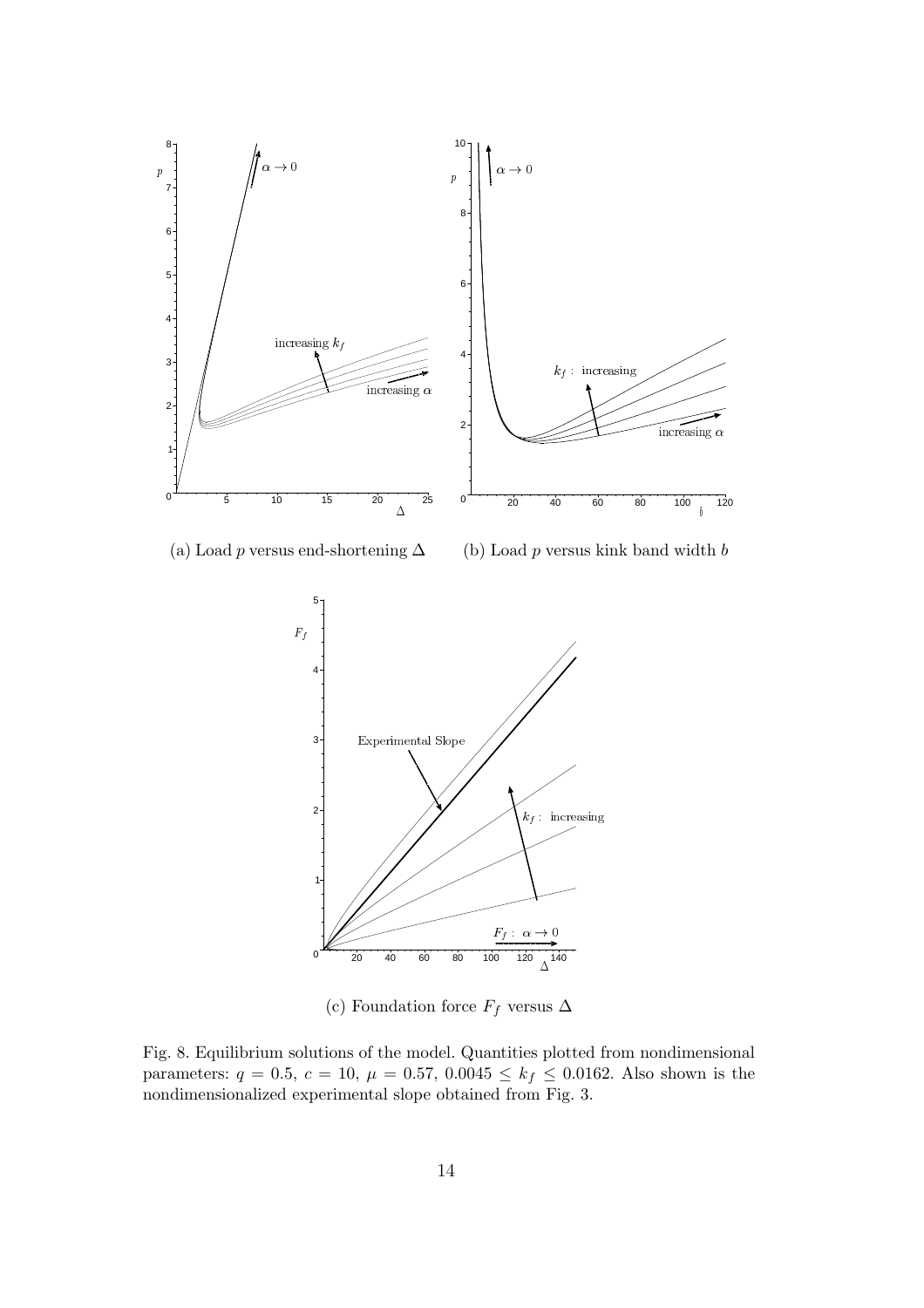|                            | Experiment |                |       |       |  |  |  |
|----------------------------|------------|----------------|-------|-------|--|--|--|
| Quantity                   | 1          | $\overline{2}$ | 3     | 4     |  |  |  |
| $a_1$ (mm)                 | 210        | 210            | 105   | 105   |  |  |  |
| $a_2$ (mm)                 | 297        | 297            | 297   | 297   |  |  |  |
| $a_3$ (mm)                 | 50.0       | 50.0           | 20.2  | 20.2  |  |  |  |
| $t \text{ (mm)}$           | 0.08       | 0.08           | 0.08  | 0.08  |  |  |  |
| $k \, (\text{N/mm})$       | 259.8      | 169.4          | 145.3 | 124.4 |  |  |  |
| $E~(\text{N/mm}^2)$        | 4593       | 2995           | 5139  | 4397  |  |  |  |
| $\boldsymbol{q}$           | 0.513      | 0.825          | 0.447 | 0.385 |  |  |  |
| $\mu$                      | 0.57       | 0.57           | 0.57  | 0.57  |  |  |  |
| $\overline{c}$             | 9.90       | 12.55          | 9.24  | 8.57  |  |  |  |
| $k_f$ (×10 <sup>-2</sup> ) | 1.62       | 2.47           | 2.15  | 2.96  |  |  |  |

#### Table 1

Experimental configurations.

where  $a_1$  and  $a_2$  are the width and length respectively of an individual layer in the sample.

# 5.2 Overburden pressure and coefficient of friction

In similar manner, the nondimensional overburden pressure  $q$  can be obtained by dividing the total load  $Q$  by the length  $a_2$  and applying the scaling of equation (12),

$$
q = \frac{Q}{ka_2}.\tag{20}
$$

The coefficient of friction  $\mu$  of paper sliding on paper, was determined from a simple critical slope test. Layers of paper were placed on an inclined plane and the angle of inclination slowly increased until slip occurred. Simple mechanics gives the coefficient of friction as

$$
\mu = \tan \gamma,\tag{21}
$$

where  $\gamma$  is the angle of inclination at first slip. This occurred with reasonable regularity at slopes of  $\gamma \approx 30^{\circ}$ , so a value of  $\mu = 0.57$  has been used for all comparisons.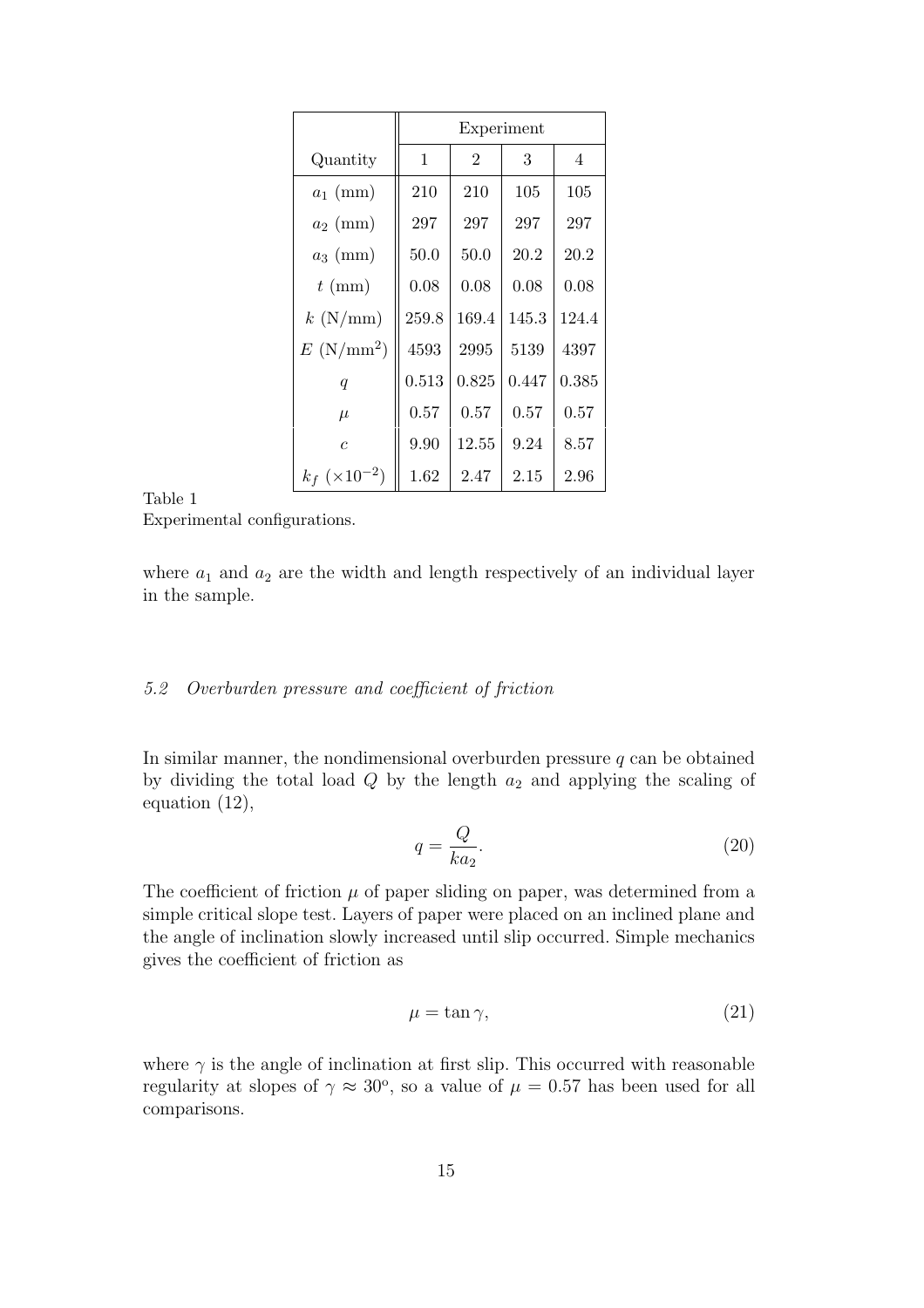#### 5.3 Foundation stiffness

The foundation stiffness  $k_f$  is less straightforward to estimate. For the model, Figs 8(a) and (b) show its effect on the load/end-shortening response and the foundation spring force  $F_f$ , respectively. If the latter is taken as being solely responsible for the additional component of transverse load seen experimentally after the first kink has formed, a realistic value for  $k_f$  can be inferred by directly comparing the slopes of Fig. 3 and the dimensional form of Fig. 8(b). A procedure of successive approximation is chosen in preference to any attempt to estimate  $dF_f/d\Delta$  theoretically. We do, however, make the following observation.

Fig. 8(b) indicates that the slope represented by  $k_f$  is effectively constant from an early stage in the deformation process until lockup. An estimated  $k_f$  at lockup ( $\alpha = \alpha_l$ ) should therefore be applicable most of the range of deflection. It can be shown from equations (14)–(16) that b,  $\delta$ , db/ d $\alpha$  and d $\delta$ / d $\alpha$  all approach infinity as  $\alpha \to \alpha_l = \arccot \mu$ . If b and  $\delta$  reach this limiting value more slowly than their corresponding derivatives, then it can be shown that the following relation holds in the limit:

$$
\frac{\mathrm{d}F_f}{\mathrm{d}\Delta} = k_f \left( \frac{\sin \alpha_l}{1 - \cos \alpha_l} \right). \tag{22}
$$

This certainly is true for all cases considered here and we suspect it always to be the case, although we have no general proof.

#### 5.4 Final comparisons

This section presents direct comparisons between the experimental results for the configurations of Table 1, and the suitably-dimensioned solutions of equations  $(14)$ – $(16)$ . The raw experimental output of axial and transverse loads versus end-displacement  $\Delta$  was seen in Fig. 3 for the illustrative case of Experiment 1; similar output for the remaining three experiments is given in Fig. 9.

The experimental load–displacement curves plotted against their theoretical counterparts, and plots of kink band width b versus  $\Delta$ , are shown in Figs. 10– 11. Comparisons are also presented in Table 2 of the minimum post-kink experimental load level  $P_{\min}$ , which is the load at the experiment's restabilization point, and kink band width  $b<sub>c</sub>$  at the applied displacement shown as  $\Delta_c$ ; the latter will be close to, but not necessarily at, the position of minimum experimental load, the one second time interval in the logging sequence introducing a small element of uncertainty. The comparisons are very encouraging.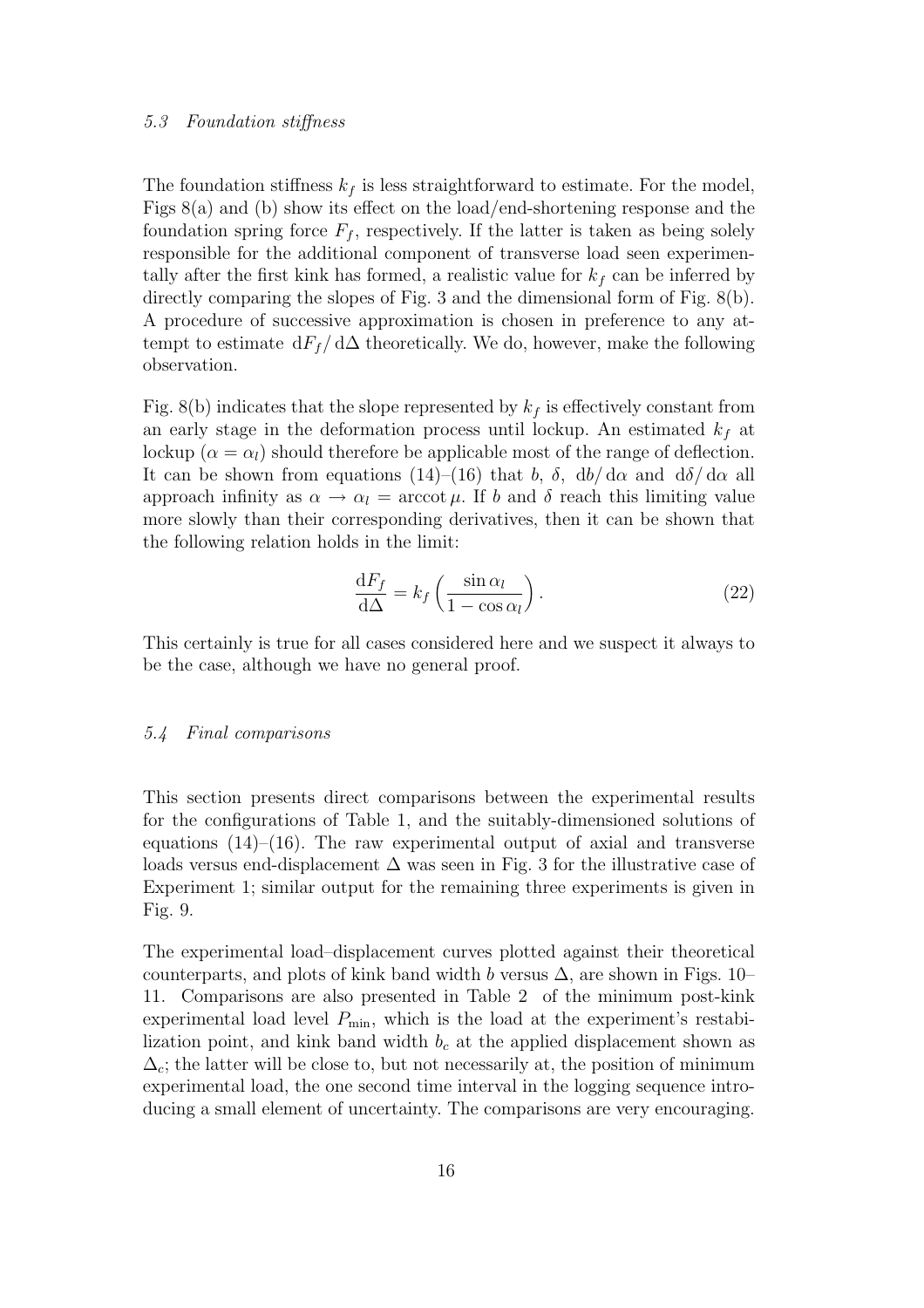

(c) Experiment 4

Fig. 9. Axial and transverse loads (P and Q) plotted against end-displacement  $\Delta$ for the remaining three experiments of Table 1.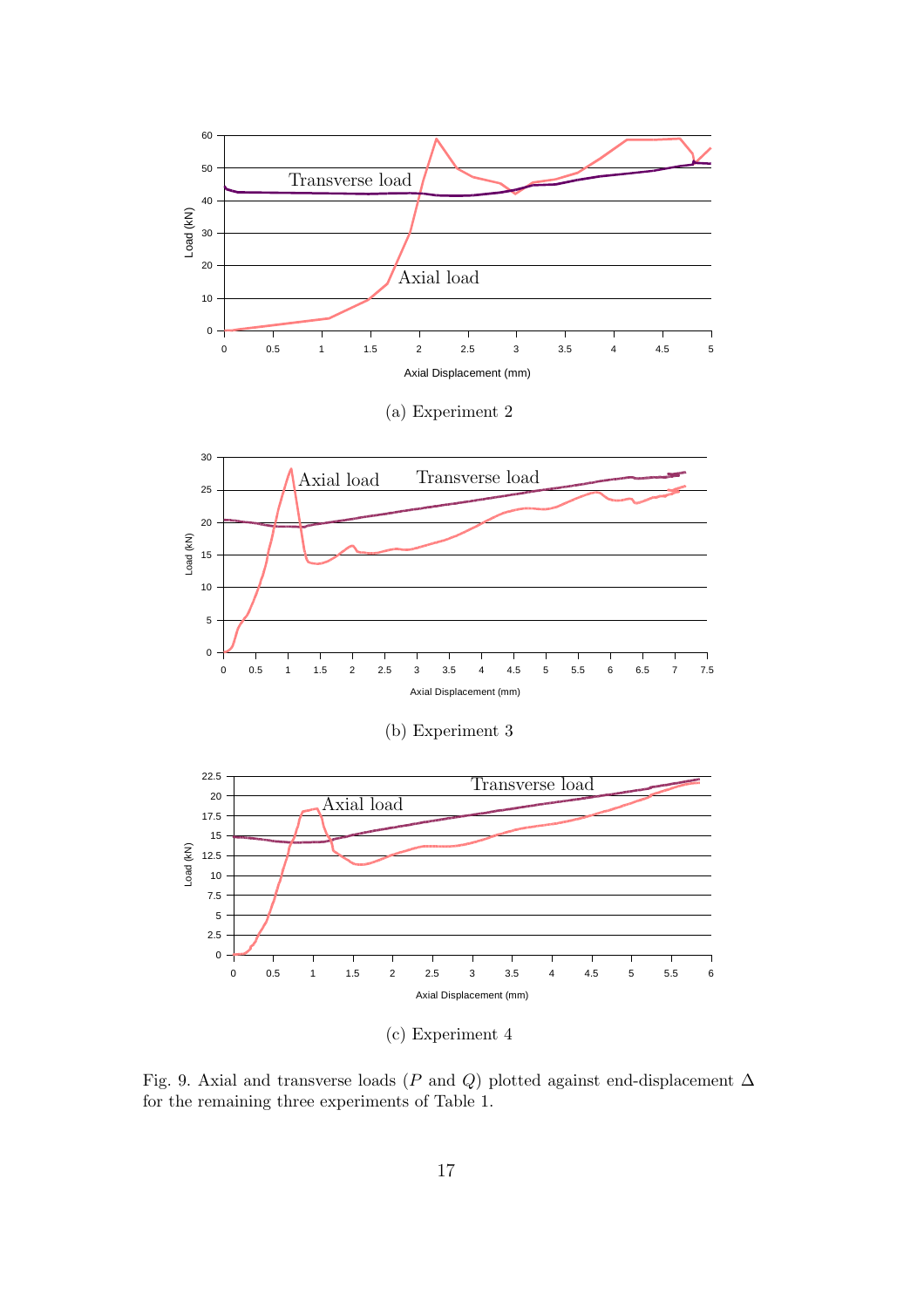

(b) Experiment 2

Fig. 10. Experiments 1–2: Load and band width comparison with end-shortening.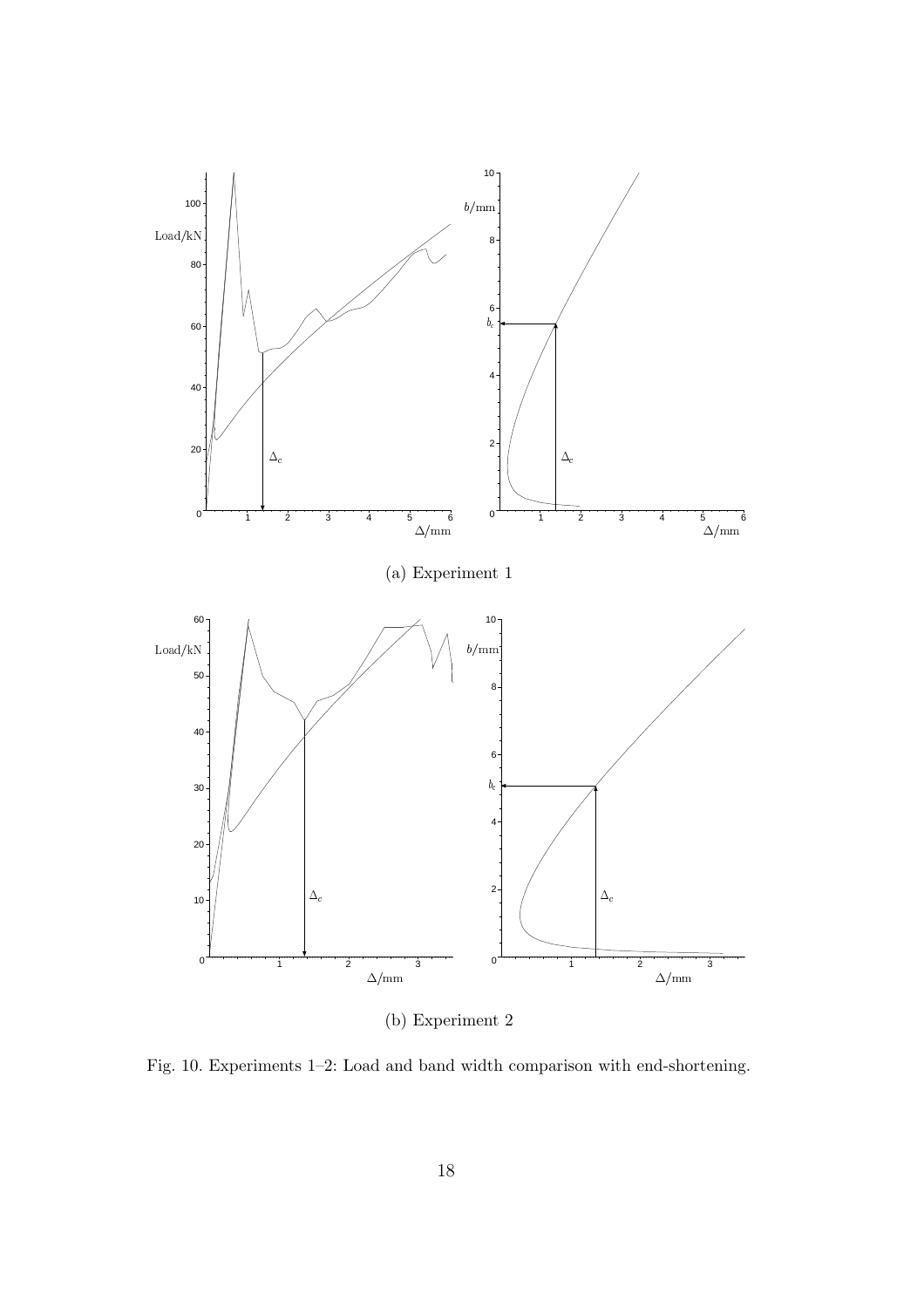

(b) Experiment 4

Fig. 11. Experiments 3–4: Load and band width comparison with end-shortening.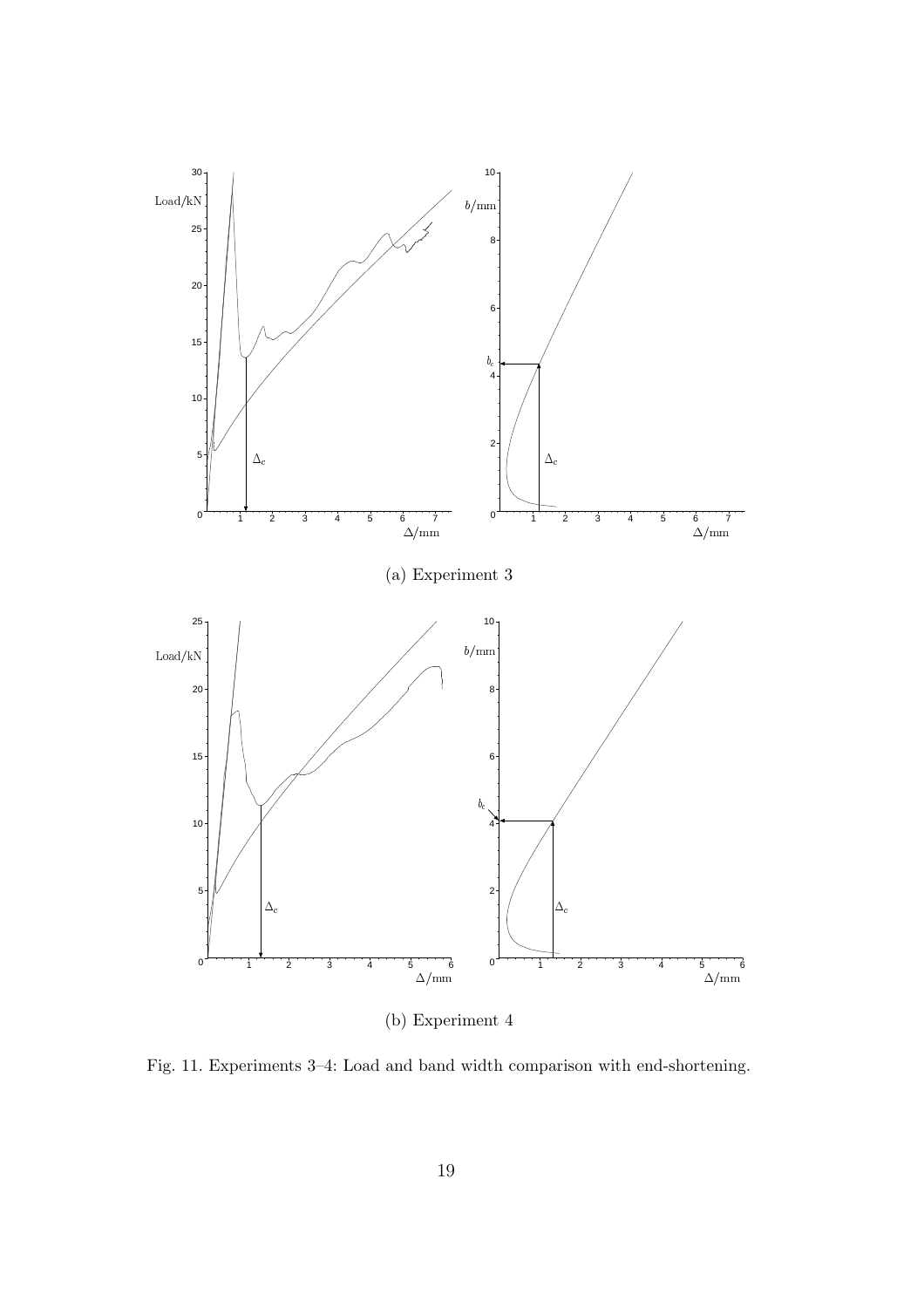|                                    | Theoretical values |      | Experimental values |         |                                     | $%$ difference |                                                                          |         |      |                                                                              |
|------------------------------------|--------------------|------|---------------------|---------|-------------------------------------|----------------|--------------------------------------------------------------------------|---------|------|------------------------------------------------------------------------------|
| Expt                               | $\beta$            | Load | $b_c$               | $\beta$ | $ P_{\text{max}} $ $P_{\text{min}}$ |                | b                                                                        | $\beta$ | Load |                                                                              |
|                                    |                    |      |                     |         |                                     |                | $(\deg)(kN)$ $(\text{mm})$ $\ (\text{deg}) $ $(kN)$ $(kN)$ $(\text{mm})$ |         |      | (range)                                                                      |
|                                    | 15.8               | 41.5 | 5.5                 |         |                                     |                |                                                                          |         |      | 18.0    109.9    51.3    4.5–5.6    13.9    23.6    $-18.2 \rightarrow +1.8$ |
| $\overline{2}$                     | 16.0               | 39.1 | 5.1                 |         |                                     |                | 18.0   59.0   42.0   4.9–5.5    12.5                                     |         |      | 7.4 $-3.9 \rightarrow +7.8$                                                  |
| 3                                  | 15.6               | 9.54 | 4.3                 | 15.0    |                                     |                |                                                                          |         |      | 28.2   13.6   4.1–4.7    3.8   42.6   $-4.7 \rightarrow +9.3$                |
| $\overline{4}$<br>m 11<br>$\Omega$ | 14.2               | 10.1 | 4.1                 |         |                                     |                |                                                                          |         |      | 14.0   18.4   11.3   3.5–5.5    1.4   11.9   $-14.6 \rightarrow +34.1$       |

Table 2

Experimental values of kink band orientation angle  $\beta$ , width  $b_c$  and load levels at the initial instability  $P_{\text{max}}$  and the point of restabilization  $P_{\text{min}} = P(\Delta_c)$  compared against the model predictions at the point of restabilization ( $\Delta = \Delta_c$ ).

The theoretical model has an infinite critical load, so no comparison is possible for the initial point of instability. However the load–displacement curves in Figs. 10–11 show good agreement between experiment and theory, both at the point of restabilization and in the subsequent slope of the post-kink response. The experimental values of  $\beta$  in Table 2 are given for the first band to form; subsequent bands formed at slightly higher angles of orientation, presumably as a result of the increase in transverse load with continuing propagation.

The variation of kink band widths in the experimental sample arose as the bands propagated under continued applied end-displacement; the newer bands tended to have progressively smaller widths because the lateral load Q was increasing. Moreover, under further end-displacement the bands, which initially broadened rapidly from having effectively zero width with straight edges, reached lock-up and their edges slowly began to ovalize—see Fig. 12 for an appropriate photograph of Experiment 3. As expected, the photograph also shows that the freshly formed bands have straight edges (leftmost band shown in Fig. 12). This band edge ovalization phenomenon alongside band broadening are key physical processes that eventually lead to the formation of chevron folds in stratified rock structures; the combination of these processes leads to adjacent bands merging together to form chevrons. However, this process from kink bands to chevrons usually also requires some reduction in the confining pressure.

# 6 Concluding Remarks

The comparisons between the experiments and the theory demonstrate that good agreement can be achieved from this simple mechanical model, provided certain important characteristics are included, viz: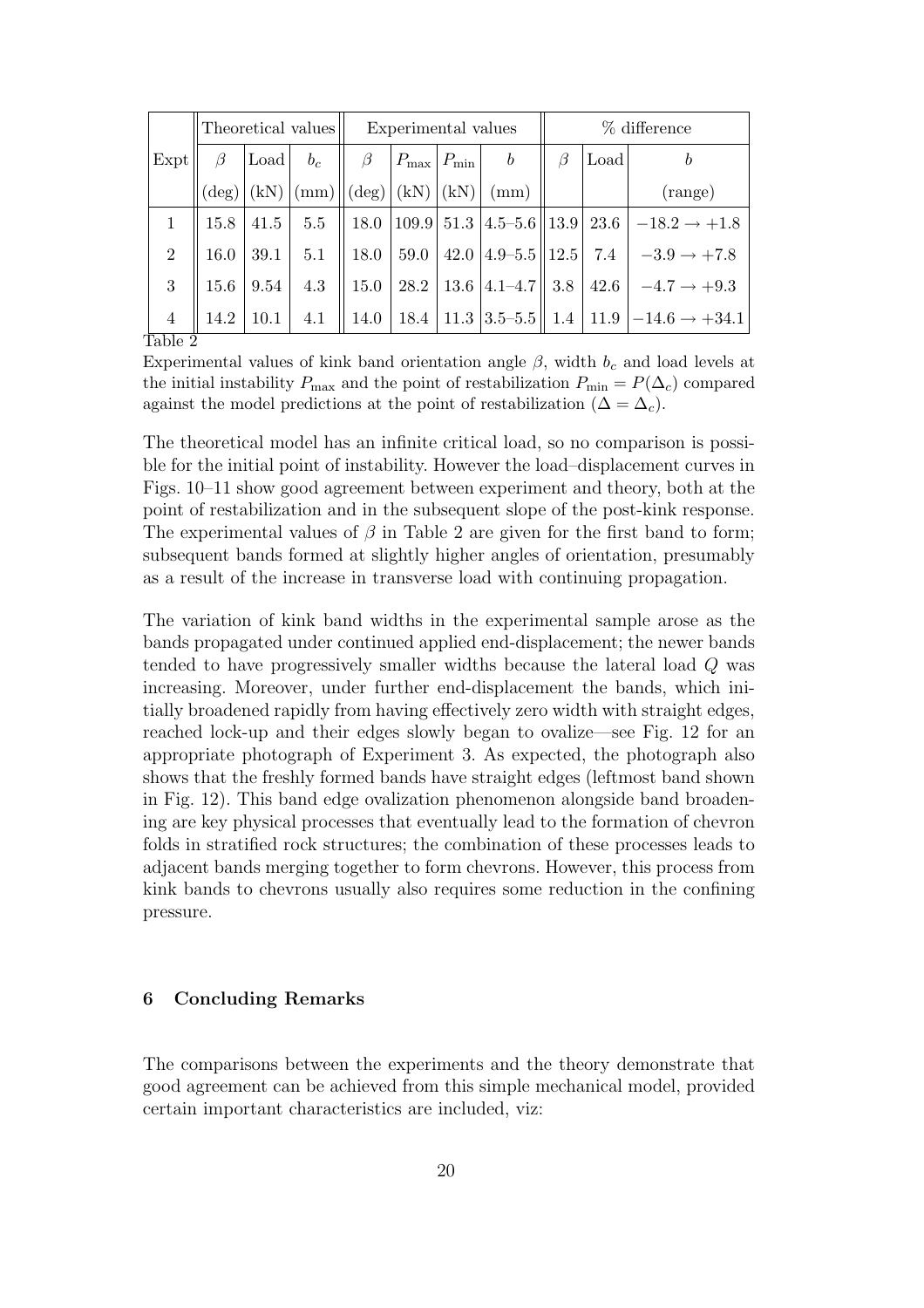

Fig. 12. Experiment 3: Finally deformed experimental sample with dashed lines superimposed to emphasize the shape of the edge of the kink bands. The first band in the loading sequence appeared on the right. Note the increasingly ovalized nature of the band edges from left to right.

- (1) Bending energy: as with models of the continuous strut on elastic foundation (Hunt et al., 1989; Budd et al., 2003), a balance between bending energy and other energy contributions (quasi-friction and/or foundation energy terms) sets a length scale to the buckle pattern (here band width b). Bending energy was omitted in an earlier formulation (Hunt *et al.*, 2000), so b needed to be fixed a priori.
- (2) Transverse compressibility of layers: optimum dilation within the band determines the kink band orientation  $\beta$  at the point of instability. This is then fixed for the subsequent loading history.
- (3) Foundation energy: this adds a nonlinear (stiffening) resistance with respect to growth of band width. It forces the system to restabilize and ultimately limits the growth of b.

We see that good agreement is reached in terms of load levels, band orientation, band width and post-kink stiffness. Moreover the model inherently allows for the two propagation mechanisms of band broadening (growth in  $b$ ) and band progression (restabilization and formation of further bands), each type having been observed during the course of the experiments. Higher order effects such as those associated with non-Coulomb friction models and band edge ovalization are perhaps avenues for developing the current model in the future.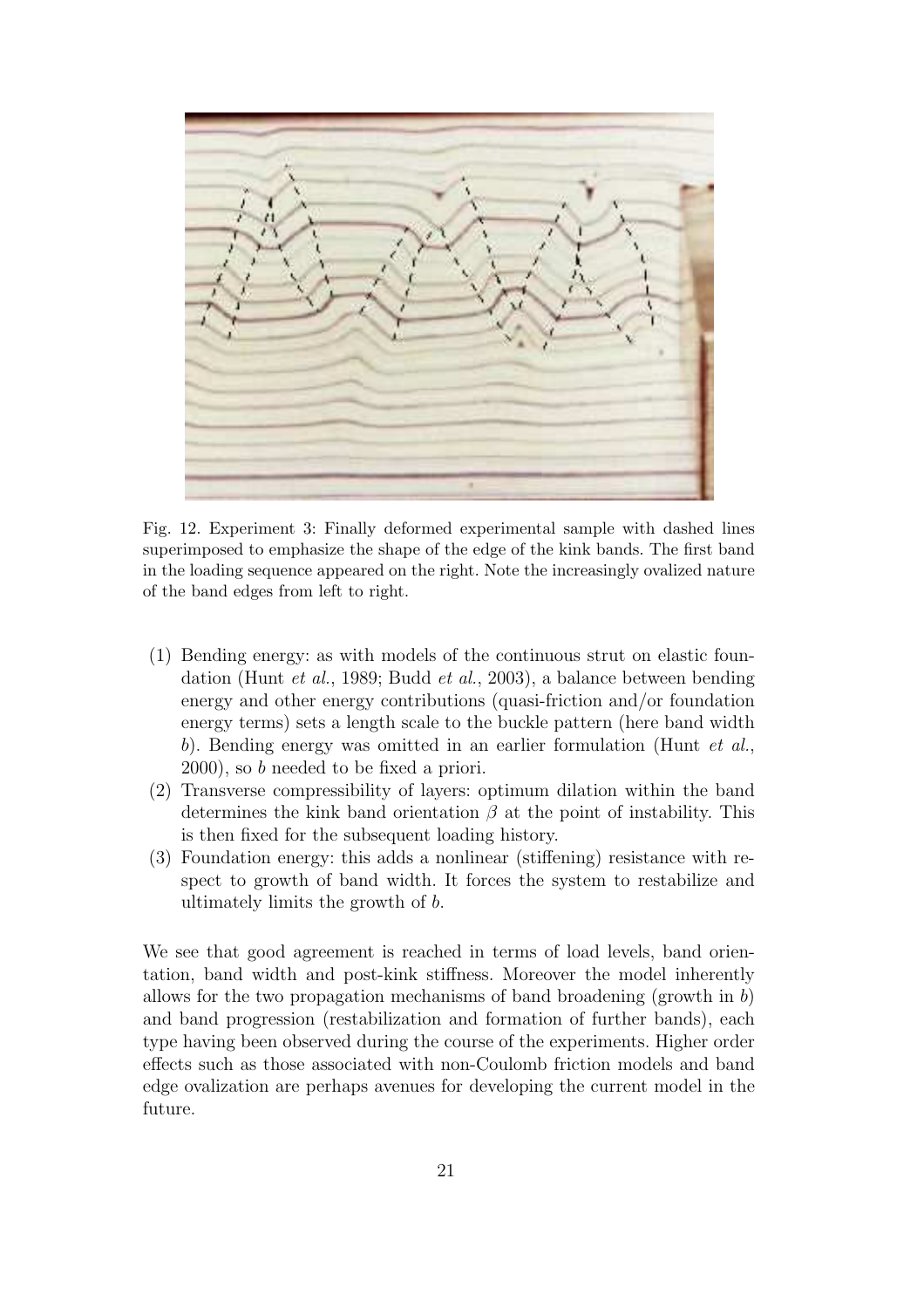In a number of publications found in the fibre composite literature, (for example, Budiansky (1983) and Kyriakides et al (2001)) it is either stated or implied that band orientation is notoriously hard to predict. Here a simple modelling concept (optimum dilation/pressure release within the band) leads to predictions which differ from those obtained experimentally by only 1 or 2 degrees. Although it is interesting to speculate that a similar mechanism may be in operation for the case of fibres within an enveloping matrix, we leave the detailed development of such an argument to future work.

Finally we note that, except for the reorientation of the layers, the stress state within the band is sometimes taken as being the same as that outside (Johnson, 1995). Our earlier constant thickness models (Hunt et al., 2000; Hunt et al., 2001) did reflect this assumption, but in the present model it is most definitely not the case. The dilation in the banded region leads to a drop in normal reaction between the layers, and orientates the band such that friction is minimised. As total volume is maintained over the instability, this indicates an arching of compressive stress around the band; stresses within the band are reduced, while those just outside are increased. The combined effect leads to a linear growth in the total transverse load over multiple band formation, as seen experimentally.

#### Acknowledgement

The authors would like to thank Ron Millward of the Structures Laboratory in the Department of Civil and Environmental Engineering at Imperial College London for constructing and helping to develop the testing rig. This work has been supported by the UK Engineering and Physical Sciences Research Council (EPSRC) through grant GR/R37173.

# References

- Anderson, T. B. 1964. Kink-bands and related geological structures. Nature, 202, 272–274.
- Argon, A. S. 1972. Fracture of composites. Treatise Mater. Sci. Technol., 1, 79–114.
- Budd, C. J., Edmunds, R., & Hunt, G. W. 2003. A nonlinear model for parallel folding with friction. *Proc. R. Soc. Lond.*, A. In press.
- Budiansky, B. 1983. Micromechanics. Comput. & Struct., 16, 3-12.
- Budiansky, B., Fleck, N. A., & Amazigo, J. C. 1998. On kink-band propagation in fiber composites. J. Mech. Phys. Solids, 46, 1637–1653.

Byskov, E., Christoffersen, J., Christensen, C. D., & Poulsen, J. S. 2002.